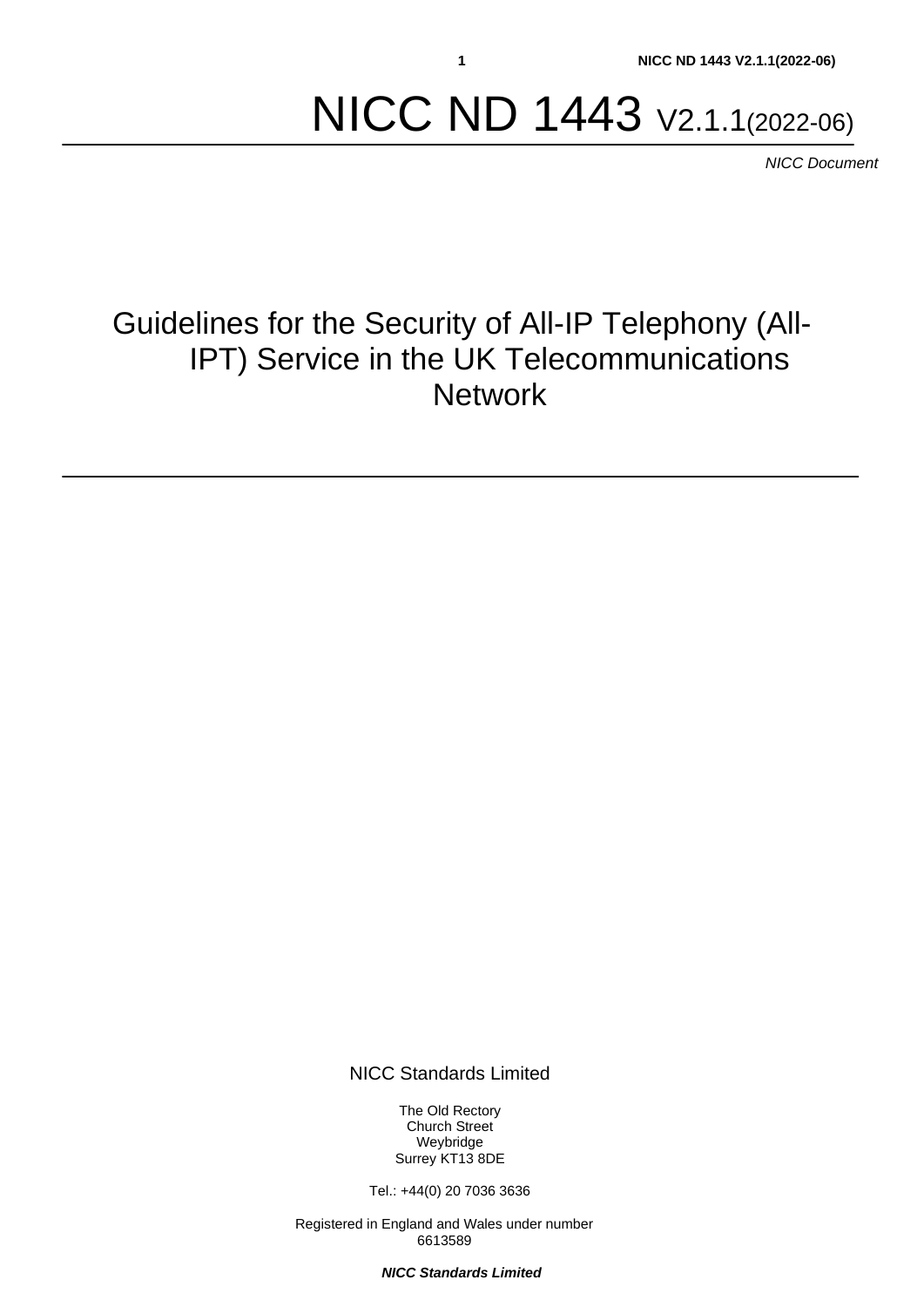NOTICE OF COPYRIGHT AND LIABILITY

#### *© 2022 NICC Standards Limited*

The present document may be made available in more than one electronic version or in print. In any case of existing or perceived difference in contents between such versions, the reference version is the Portable Document Format (PDF). In case of dispute, the reference shall be that printing on NICC printers of the PDF version kept on a specific network drive within the NICC.

Users of the present document should be aware that the document may be subject to revision or change of status. Information on the current status of this and other NICC documents is available at:

#### <http://www.niccstandards.org.uk/publications/>

If you have any comments concerning the accuracy of the contents of this document, please write to:

The Technical Secretary, NICC Standards Ltd,

PO Box 3090, Eastbourne, BN21 9HA

[secretary@niccstandards.org.uk](mailto:secretary@niccstandards.org.uk)

#### **Copyright**

All right, title and interest in this document are owned by NICC Standards Limited ("NICC") and/or the contributors to the document (unless otherwise indicated that copyright is owned or shared with a third party). Such title and interest is protected by United Kingdom copyright laws and international treaty provisions.

The contents of the document are believed to be accurate at the time of publishing, but no representation or warranty is given as to their accuracy, completeness or correctness. You may freely download, copy, store or distribute this document provided it is not modified in any way and it includes this copyright and liability statement.

You may not modify the contents of this document. You may produce a derived copyright work based on this document provided that you clearly indicate that it was created by yourself and that it was derived from this document and provided further that you ensure that any risk of confusion with this document is avoided.

#### **Liability**

Whilst every care has been taken in the preparation and publication of this document, neither NICC, nor any working group, committee, member, director, officer, agent, consultant or adviser of or to, or any person acting on behalf of NICC, nor any member of any such working group or committee, nor the companies, entities or organisations they represent, nor any other person contributing to the contents of this document (together the "Generators") accepts liability for any loss or damage whatsoever which may arise from the use of or reliance on the information contained in this document or from any errors or omissions, typographical or otherwise in the contents.

Nothing in this document constitutes advice. Nor does the transmission, downloading or sending of this document create any contractual relationship. In particular no licence is granted under any intellectual property right (including trade and service mark rights) save for the above licence to download copy, store and distribute this document and to produce derived copyright works.

The liability and responsibility for implementations based on this document rests with the implementer, and not with any of the Generators. If you implement any of the contents of this document, you agree to indemnify and hold harmless each Generator in any jurisdiction against any claims and legal proceedings alleging that the use of the contents by you or on your behalf infringes any legal or other right of any of the Generators or any third party.

None of the Generators accepts any liability whatsoever for any direct, indirect or consequential loss or damage arising in any way from any use of or reliance on the contents of this document for any purpose.

The NICC Standards Web site contains the definitive information on the **[IPR Policy and Anti-trust Compliance Policy](http://www.niccstandards.org.uk/governance/index.cfm)**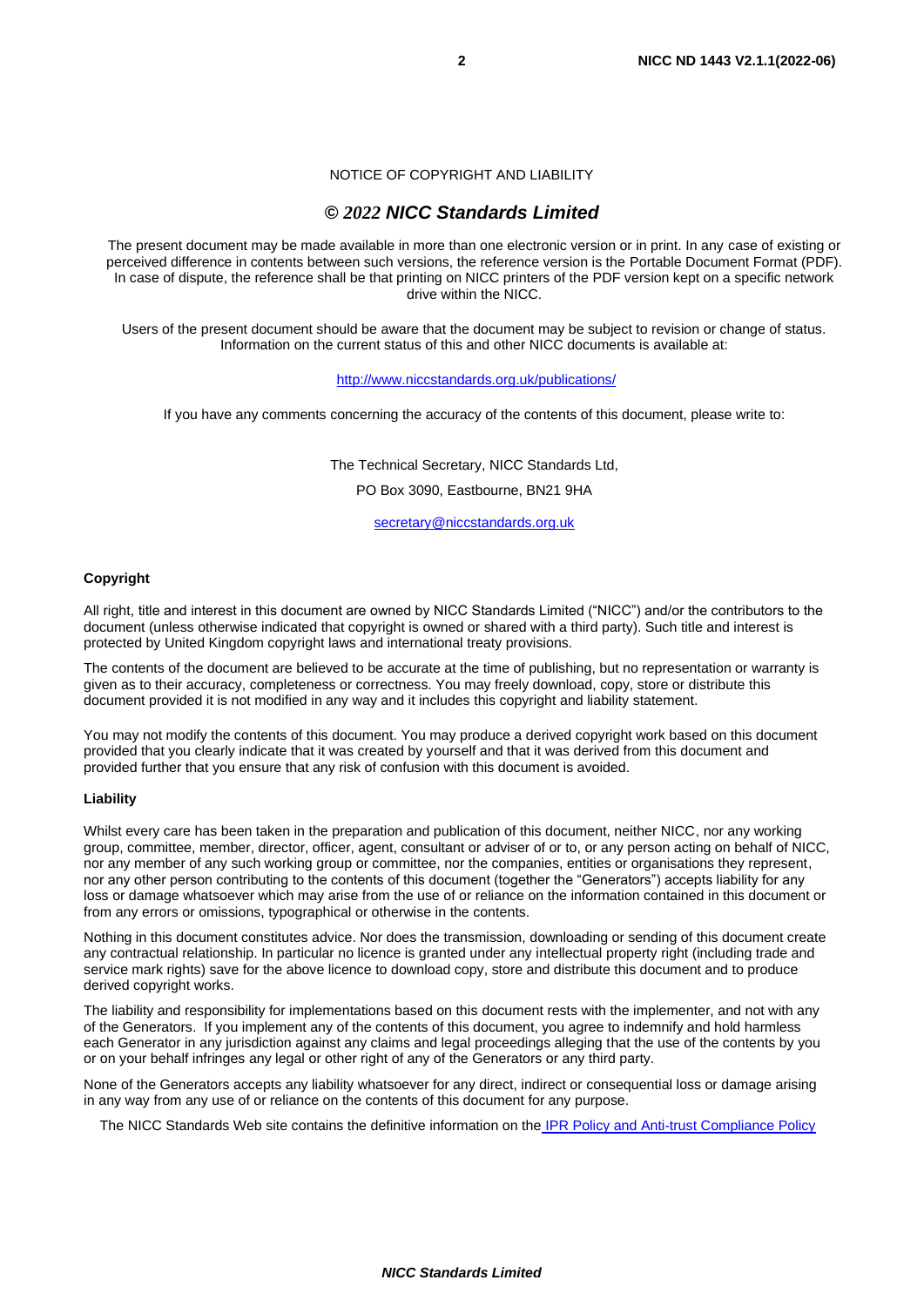# Contents

| <b>6.1 DNS</b><br>17 |      |
|----------------------|------|
|                      |      |
|                      |      |
|                      |      |
|                      |      |
|                      |      |
|                      |      |
|                      |      |
|                      |      |
| 8                    | . 21 |
|                      |      |
|                      |      |
|                      |      |
|                      |      |
|                      |      |
|                      |      |
|                      |      |
|                      |      |
|                      |      |
|                      |      |
|                      |      |
|                      |      |
|                      |      |
|                      |      |
|                      |      |
|                      |      |
|                      |      |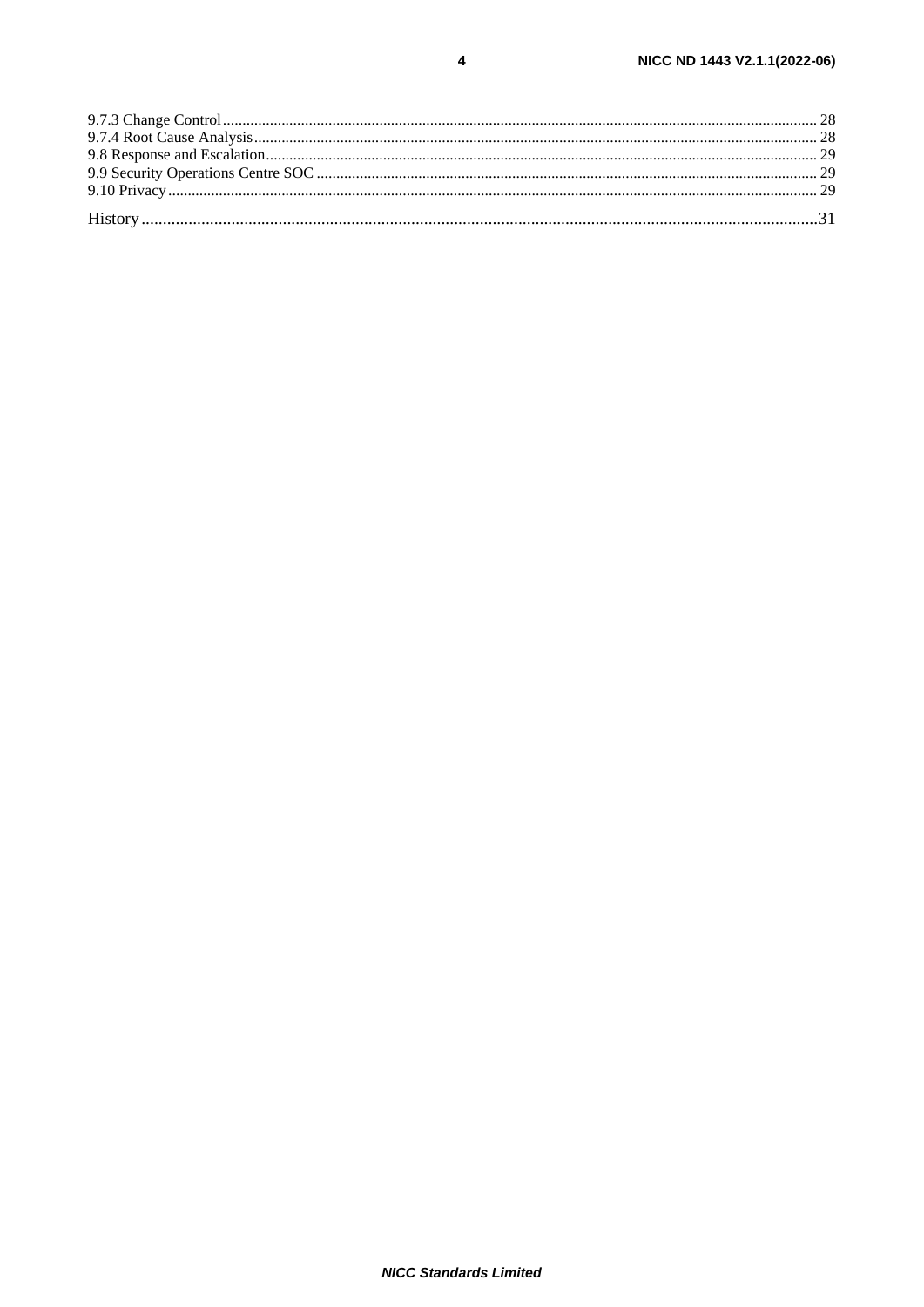# Intellectual Property Rights

IPRs essential or potentially essential to the present document may have been declared to NICC. Pursuant to the [NICC IPR Policy,](http://www.niccstandards.org.uk/NICC%20IPR.pdf) no investigation, including IPR searches, has been carried out by NICC. No guarantee can be given as to the existence of other IPRs which are, or may be, or may become, essential to the present document.

# Foreword

This NICC Document (ND) has been jointly produced by NICC Security and All-IP Task groups.

### Introduction

All CPs must secure their voice services over the access network. This document gives guidance on the areas that must be considered when securing an All-IP Telephony [All-IPT] service. All-IP Telephony is a service based on VOIP technology intended as a replacement for fixed line PATS service (i.e. a voice service available to the public for originating and receiving calls).

The purpose of this document is to offer security best practices to be used by the industry and anyone involved in the design, operation and management of All-IP Telephony services

As technology evolves, so do the threats of malicious activity; for example the evolution of artificial intelligence, may compound today's challenges in securing networks. Adverse events could arise from an intended action or simply poor practice. As such, the All-IP Telephony (All-IPT) Service must use security best practice in the UK Telecommunications Network. It is often the lack of basic security hygiene that leads to a malicious activity and as such the document will aim to highlight fundamental areas of security best practice as well more technology specific items.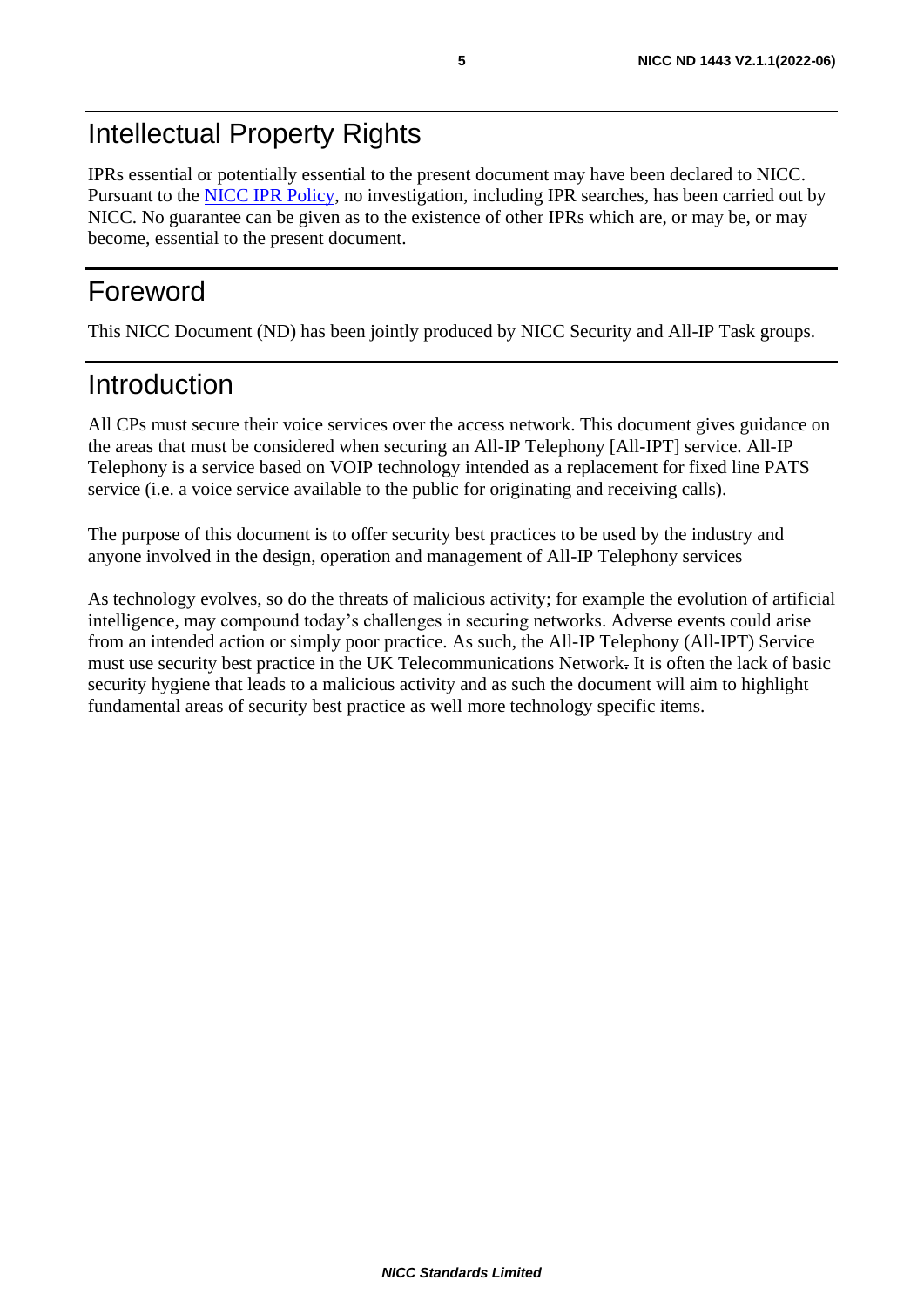# 1 Scope

This document makes recommendations for security best practice to be implemented by the CP providing All-IPT services on its network platform (including IPT CPE).

All-IP Telephony is a fixed line PATS replacement service, so its scope is restricted to conventional telephone instruments. It does not include smart devices that are not fixed to a location. Likewise SIP soft phone client running on wired/wireless broadband internet is also out of scope for the purposes of this document.

NNI interfaces are out of scope for this document; for detail relating to this see normative reference [\[2\].](#page-5-0)

This is a guidance document; any NICC or other normative specifications referred to in this document should be treated as authoritative.

# 2 References

#### <span id="page-5-0"></span>2.1 Normative references

The following referenced documents are indispensable for the application of this document. For dated references, only the edition cited applies. For non-specific references, the latest edition of the referenced document (including any amendments) applies.

- [1] BSI Standard ISO 22301 Business Continuity Management
- [2] NICC ND1647 SIP-NNI Basic Voice Architecture**.**
- [3] NICC ND1704 End-to-End Network Performance Rules & Objectives for the Interconnection of NGNs.
- [4] FCS Fraud Mitigation Standard Specification.
- [5] NICC ND1438 Voluntary Code of Practice. Mitigating Theft of Service from End User Voice over IP

Communications Systems.

- [6] NICC ND1431 Guidance on CPE Compatibility on NGN and NGAs
- [7] 3GPP TS 33.210 3G security : Network Domain Security (NDS) IP network layer security
- [8] 3GPP TS 33.310 3G security : Network Domain Security (NDS) Authentication Framework

#### <span id="page-5-1"></span>2.2 Informative references

- [i1] National Cyber Security Centre. 10 Steps to Cyber Security. Updated: 09 Aug 2016.
- [i2] National Cyber Security Centre. Introduction to the NIS Directive. Updated: 30 Apr 2016.
- [i3] National Cyber Security Centre. Security operations centre (SOC) buyer's guide.

Updated: 24 Sep 2016.

- [i4] Information Commissioners Office. Data Protection impact assessment.
- [i5] Information Commissioners Office. Data protection by design and default.
- [i6] GOV.UK Cyber Essentials Scheme: overview.

#### *NICC Standards Limited*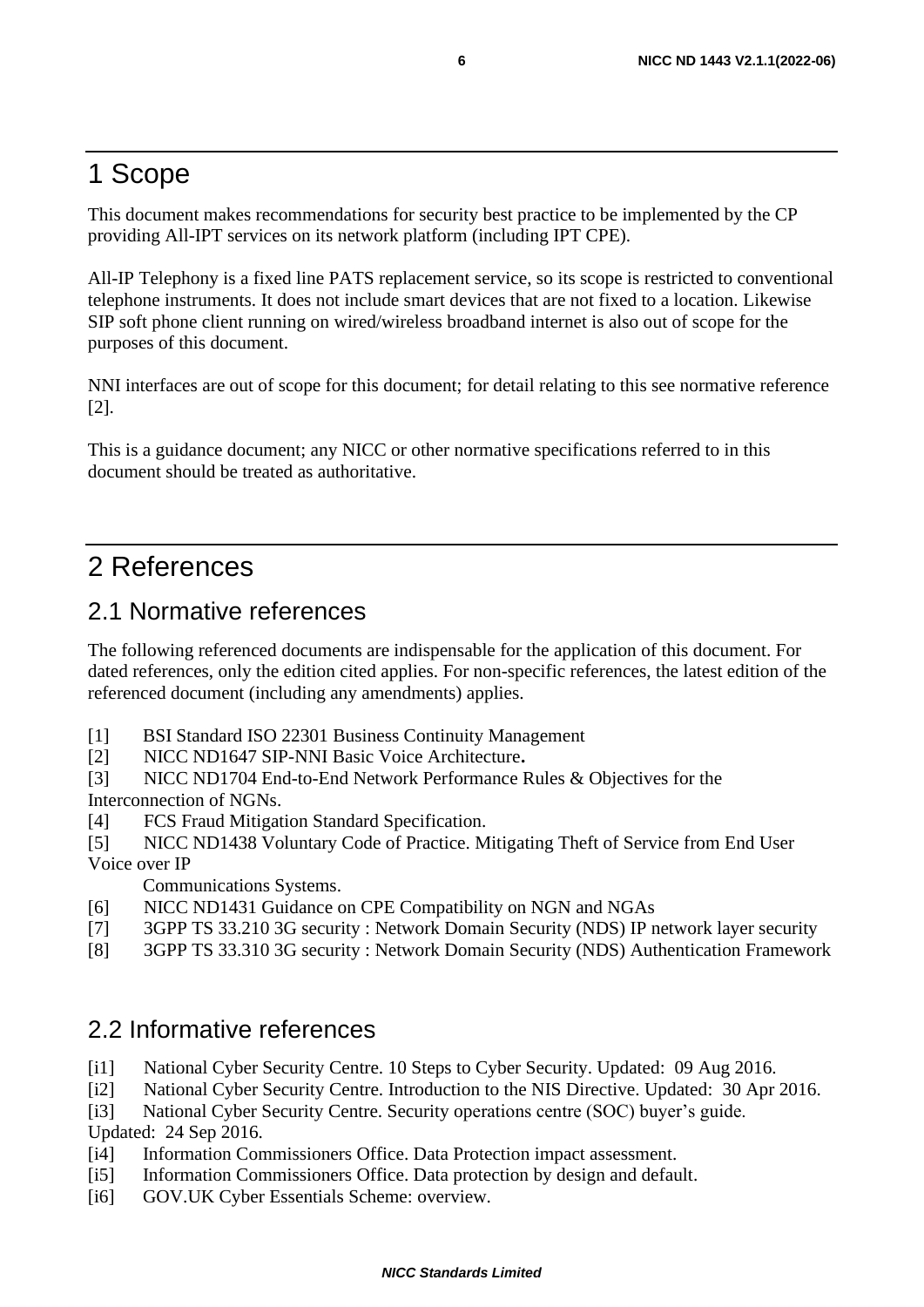- [i7] National Cyber Security Centre: Self-help for Cyber Essentials.
- [i8] TUFF Telecommunications UK Fraud Forum (CSG (linked to TUFF).<br>[i9] Action Fraud National Fraud & Cyber Reporting Centre.
- Action Fraud National Fraud & Cyber Reporting Centre.
- [i10] CIfas "Fraud Prevention organisation.
- [i11] ACFE Association of Certified Fraud Examiners.
- [i12] DECT.org CAT-iq Certified products.
- [i13] ETSI Network Function Virtualisation
- [i14] NIST Special Publication 800-81-2. Secure Domain Name System (DNS) Deployment Guide.
- [i15] Cyber Security Information Sharing Partnership (CiSP).
- [i16] CBEST Intelligence-Led Testing Understanding Cyber Threat Intelligence Operations
- [i17] NCSC-CyBOK Cryptography Knowledge area

### 2.3 Conventions

The ETSI Key words are applicable throughout this document.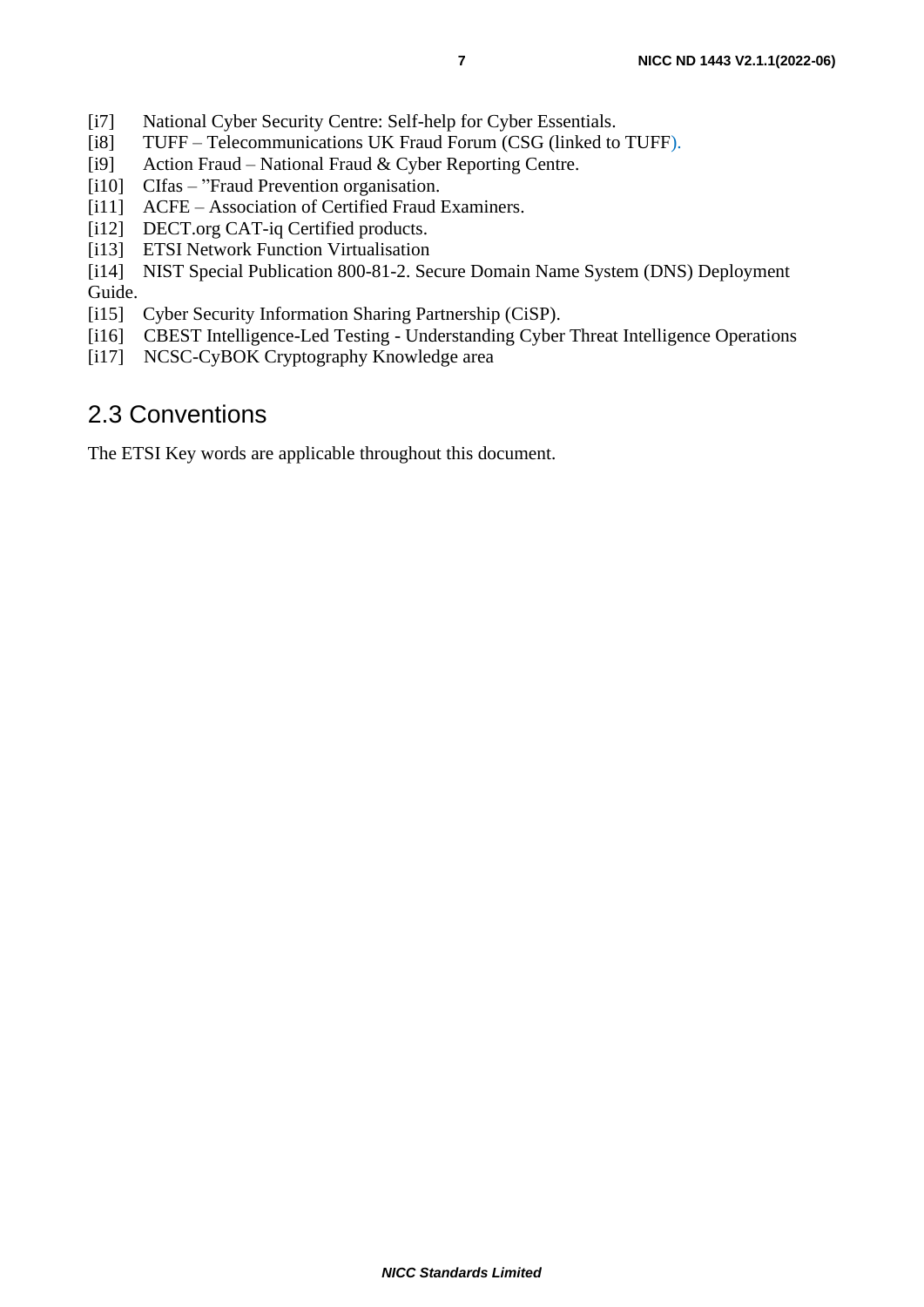# 3 Definitions, symbols and abbreviations

# 3.1 Definitions

For the purposes of the present document, the following terms apply:

| All-IP Telephony                                                          | All-IPT is a fixed line PATS replacement service.                                                                                                                                                                                                                                                                                                                                                  |
|---------------------------------------------------------------------------|----------------------------------------------------------------------------------------------------------------------------------------------------------------------------------------------------------------------------------------------------------------------------------------------------------------------------------------------------------------------------------------------------|
| [All-IPT] Service                                                         |                                                                                                                                                                                                                                                                                                                                                                                                    |
| <b>CBEST</b>                                                              | CBEST is a framework to deliver controlled, bespoke, intelligence-led<br>cyber security tests. The tests replicate behaviours of threat actors.<br>Setup for the financial services sector but offering excellent<br>documentation resources for wider industry.                                                                                                                                   |
| Denial of Service                                                         | Often a malicious attempt to make a host(s) or network resources<br>unavailable to genuine users temporarily or indefinitely by disrupting<br>the intended functioning of the system(s), for example by flooding it<br>with access/connection requests.                                                                                                                                            |
| European Union<br>(EU) General Data<br>Protection<br>Regulation<br>(GDPR) | (GDPR) (EU) 2016/679 is a regulation in EU law on data protection<br>and privacy for all individuals within the European Union (EU) and the<br>European Economic Area (EEA).                                                                                                                                                                                                                       |
| <b>Fully Integrated</b><br>Architecture                                   | Framework based on real-world experience, to provide strong focus on<br>business requirements and drivers, and all aspects of the architecture<br>and all architectural decisions are traceable.                                                                                                                                                                                                   |
| <b>Hashing Functions</b>                                                  | A hash is an outcome of the cryptographic algorithm mathematical<br>function that takes an input string and generates an outcome that is<br>irreversible unique string of alphanumeric characters such that no two<br>hash outcomes are ever the same irrespective of length and format of<br>input string. Examples of hashing algorithms are: MD5, RIPEMD,<br>Whirlpool, SHA-1, SHA-2 and SHA-3. |
| Hybrid                                                                    | Using a mix of technologies and platforms but having a centralised                                                                                                                                                                                                                                                                                                                                 |
| Architecture                                                              | approach.                                                                                                                                                                                                                                                                                                                                                                                          |
| <b>NFV</b>                                                                | Network functions virtualization (NFV) defines standards for compute,<br>storage, and networking resources that can be used to build virtualised<br>network functions.                                                                                                                                                                                                                             |
| <b>PATS</b>                                                               | Publicly Available Telephone Service (PATS) means a service made<br>available to the public for originating and receiving, directly or<br>indirectly, national or national and international calls through a number<br>or numbers in a national or international telephone numbering plan.                                                                                                         |
| PIN Codes                                                                 | Personal Identification Number: may be numbers only, or combination<br>of numbers and letters, dependant on the CPE device type.                                                                                                                                                                                                                                                                   |
| <b>PKIX</b>                                                               | PKIX is an IETF (Internet Engineering Task Force) working group<br>with the goal of supporting public key infrastructures (PKI) based on<br>X.509 on the Internet                                                                                                                                                                                                                                  |
| Red Team                                                                  | Taken from a military term. Defined loosely, red teaming is the<br>practice of viewing a problem from an adversary or competitor's<br>perspective.                                                                                                                                                                                                                                                 |
| Salt                                                                      | Salt cryptography. A "salt" is a value used to modify a hash of a<br>password.                                                                                                                                                                                                                                                                                                                     |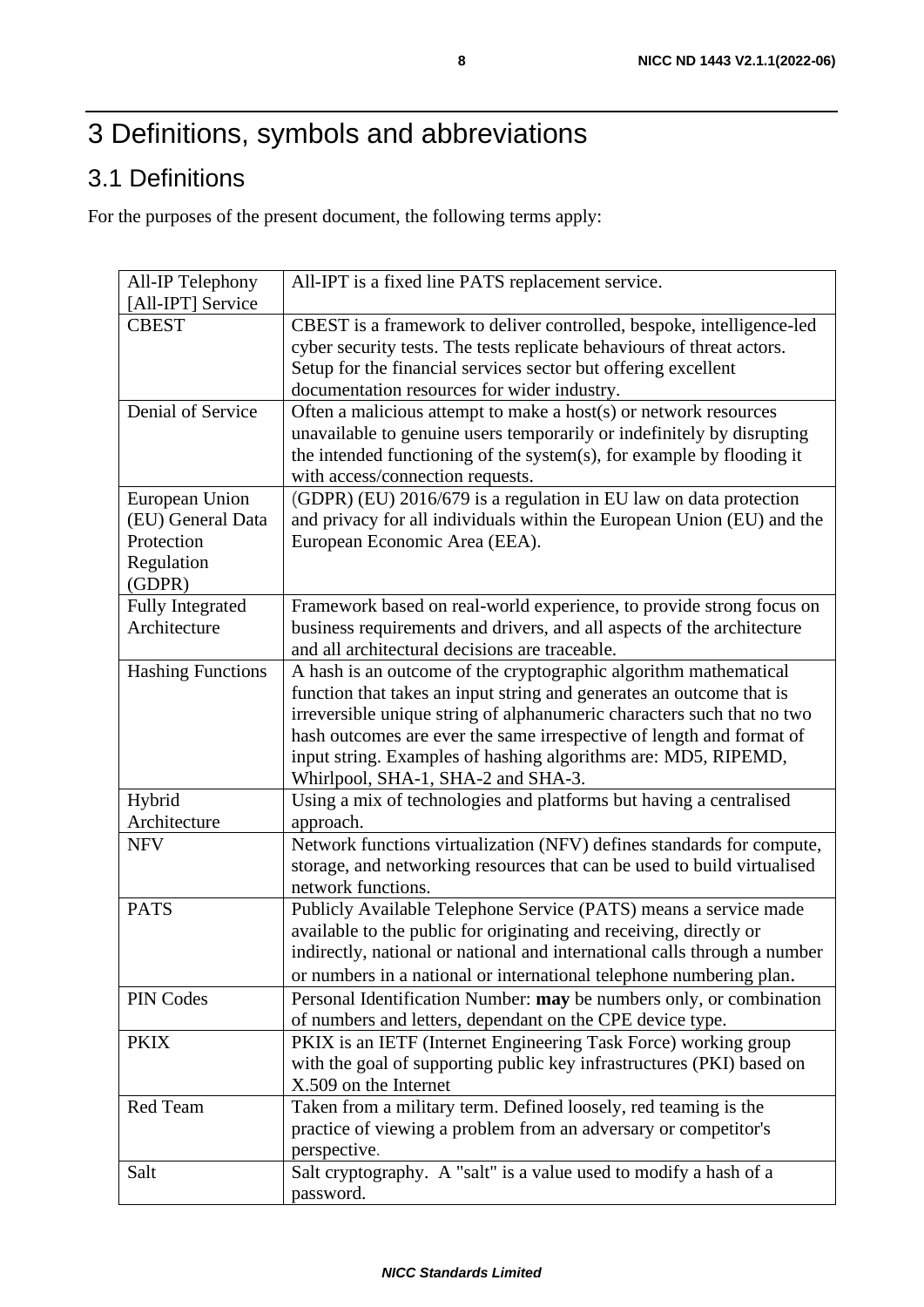| <b>SD-WAN</b>       | Software-defined wide area network (SD-WAN) is a specific                   |
|---------------------|-----------------------------------------------------------------------------|
|                     | application of software-defined networking (SDN) technology applied         |
|                     | to WAN connections, which are used to connect networks.                     |
| <b>SDES</b>         | Session Description Protocol Security Descriptions for Media Streams        |
|                     | is a way to negotiate the key for use within Secure Real-time Transport     |
|                     | Protocol (SRTP).                                                            |
| SIM/e-SIM           | Subscriber Identification Module (SIM), widely known as a SIM card,         |
|                     | is an integrated circuit that is intended to securely store the             |
|                     | international mobile subscriber identity (IMSI) number and its related      |
|                     | key, which are used to identify and authenticate subscribers on mobile      |
|                     | telephony devices.                                                          |
|                     |                                                                             |
|                     | An embedded-SIM (eSIM) is a form of programmable SIM that is                |
|                     | embedded directly into a device.                                            |
| <b>SIP</b>          | Session Initiation Protocol. It is a client server/client client            |
|                     | communication protocol that is used to set up, maintain and tear down       |
|                     | communication sessions, in current scope - voice sessions between IP        |
|                     | telephony platforms.                                                        |
| Theft of Service    | The unauthorised use of system functions with the intent of financial       |
|                     | gain or restricting legitimate use of system resources.                     |
| <b>Threat Actor</b> | A threat actor or malicious actor is a person or entity that is responsible |
|                     | for an event or incident that impacts, or has the potential to impact, the  |
|                     | safety or security of another entity.                                       |
| Two factor          | Two factor authentication is a second layer of security used to make        |
| authentication      | sure that people trying to gain access to a system are who they say they    |
|                     | are. Firstly, a user will usually enter their username and a password.      |
|                     | Then, instead of immediately gaining access, they will be required to       |
|                     | provide another piece of information. This second factor could come         |
|                     | from one of the following categories:                                       |
|                     | Something you have (e.g. mobile phone)                                      |
|                     | Something you are (e.g. biometrics)                                         |
| Voice mail system   | A system that provides for a number of "mail boxes" to which callers        |
|                     | are directed, when the respective users are unavailable. The "mail          |
|                     | boxes" are for the recording of messages from callers. It is usual for      |
|                     | voice mail systems to provide a notification to the user that message(s)    |
|                     | are waiting. Voice mail systems are often integrated with a call routing    |
|                     | or similar apparatus in a manner that enables a caller to dial further      |
|                     | digits to select an alternative user.                                       |

# 3.2 Abbreviations

For the purposes of the present document, the following abbreviations apply:

| ATA          | Analogue Telephony Adapter                                                          |  |
|--------------|-------------------------------------------------------------------------------------|--|
| B2BUA        | Back-to-back user agent                                                             |  |
| CAT-iq       | Cordless Advanced Technology - internet quality. Enables the DECT (Digital Enhanced |  |
|              | Cordless Telecommunications) telephony standard to be used with VoIP and other      |  |
|              | internet-based services                                                             |  |
| <i>CA/RA</i> | Certificate Authority / Registration Authority                                      |  |
| <b>CMP</b>   | Certificate Management Protocol                                                     |  |
| CRL          | Certificate Revocation List                                                         |  |
| CP           | <b>Communications Provider</b>                                                      |  |
| <b>CPE</b>   | <b>Customer Premises Equipment</b>                                                  |  |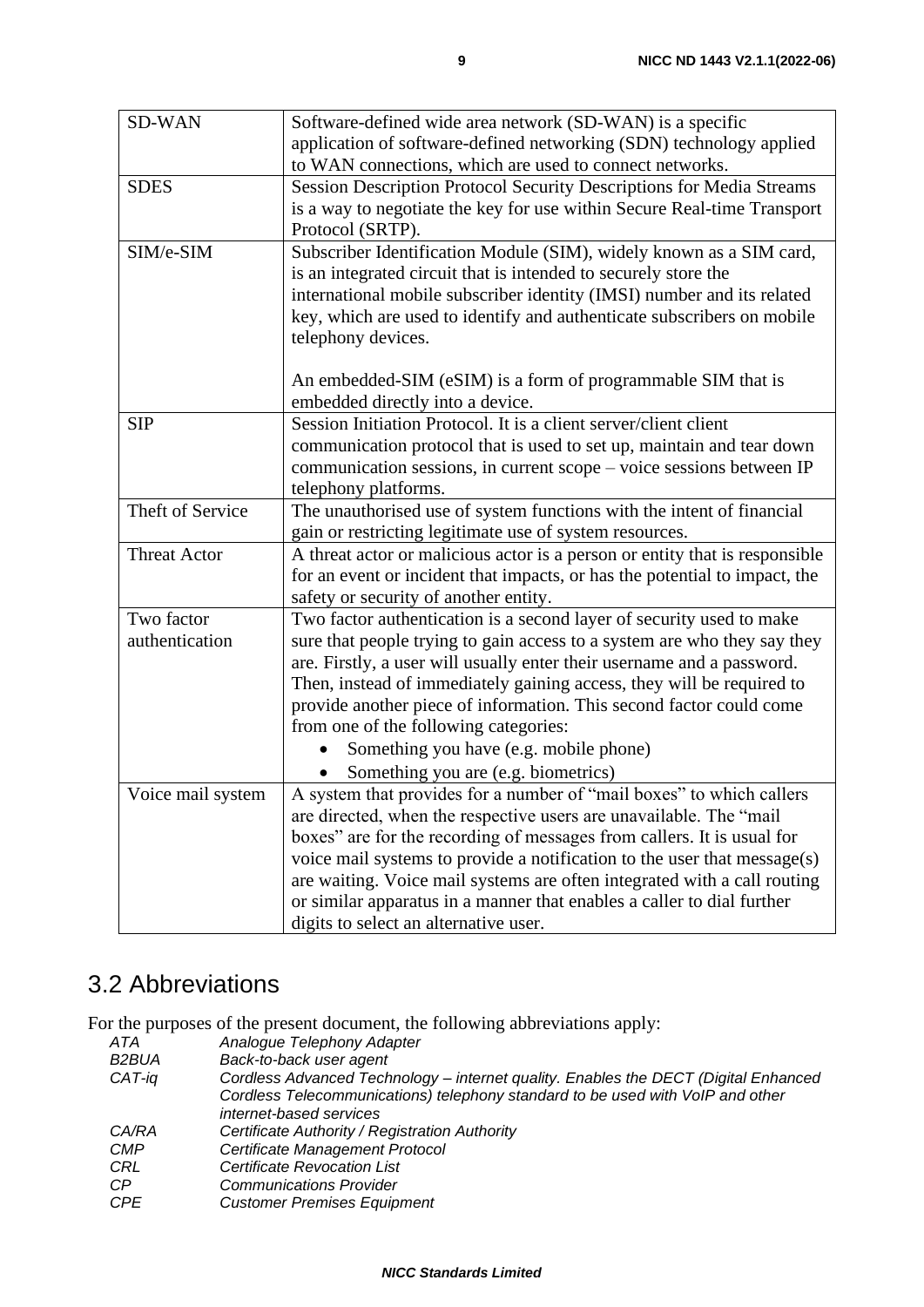| <b>CSR</b>           | <b>Certificate Signing Request</b>                                                  |  |  |
|----------------------|-------------------------------------------------------------------------------------|--|--|
| DECT                 | <b>Digital Enhanced Cordless Telecommunications</b>                                 |  |  |
| DH                   | Diffie-Hellman (a method of secure key exchange)                                    |  |  |
| DMZ                  | De-Militarised Zone                                                                 |  |  |
| <b>DNS</b>           | Domain Name System                                                                  |  |  |
| <b>DNSSEC</b>        | Domain Name System Security Extensions                                              |  |  |
| DoS                  | Denial of Service                                                                   |  |  |
| <b>DDoS</b>          | <b>Distributed Denial of Service</b>                                                |  |  |
| E2E                  | End to End                                                                          |  |  |
| IDS                  | <b>Intrusion Detection System</b>                                                   |  |  |
| <b>FCS</b>           | <b>Federation of Communication Services</b>                                         |  |  |
| ΙP                   | <b>Internet Protocol</b>                                                            |  |  |
| <i><b>IP-PBX</b></i> | Private Branch Exchange connected to a telephony Network over the Internet Protoco. |  |  |
| <b>IPS</b>           | <b>Intrusion Prevention System</b>                                                  |  |  |
| <b>IPSec</b>         | <b>Internet Protocol Security</b>                                                   |  |  |
| <b>IPT</b>           | <b>Internet Protocol Telephony</b>                                                  |  |  |
| <b>ISP</b>           | <b>Internet Service Provider</b>                                                    |  |  |
| <b>ITSP</b>          | Internet Telephony Service Provider                                                 |  |  |
| <b>ITSPA</b>         | <b>Internet Telephony Services Providers' Association</b>                           |  |  |
| LAN                  | <b>Local Area Network</b>                                                           |  |  |
| <b>NNI</b>           | Network to Network Interface                                                        |  |  |
| ONT                  | <b>Optical Network Termination</b>                                                  |  |  |
| <b>OCSP</b>          | <b>Online Certificate Status Protocol</b>                                           |  |  |
| OSS                  | <b>Operational Support Systems</b>                                                  |  |  |
| <b>PATS</b>          | <b>Publicly Available Telephone Services</b>                                        |  |  |
| PDU                  | Protocol Data Unit                                                                  |  |  |
| <b>PEM</b>           | <b>Privacy Enhanced Mail</b>                                                        |  |  |
| PII                  | Personal Identifiable Information                                                   |  |  |
| PKI                  | Public Key Infrastructure                                                           |  |  |
| <b>PSK</b>           | Pre-Shared Key                                                                      |  |  |
| <b>RSA</b>           | Rivest-Shamir-Adleman (a method of secure key exchange)                             |  |  |
| <b>RTP</b>           | <b>Real-time Transport Protocol</b>                                                 |  |  |
| <b>SBC</b>           | <b>Session Border Controller</b>                                                    |  |  |
| <b>SDES</b>          | Session Description Protocol Security Descriptions                                  |  |  |
| SIP                  | Session Initiation Protocol                                                         |  |  |
| <b>SRTP</b>          | Secure Real-time Transport Protocol                                                 |  |  |
| <b>TLS</b>           | <b>Transport Layer Security</b>                                                     |  |  |
| <b>TR069</b>         | (Technical Report) Management interface for CPE                                     |  |  |
| <b>VOIP</b>          | Voice over IP                                                                       |  |  |
| <b>PBX</b>           | Also known as PABX. Private Automatic Branch Exchange                               |  |  |
| UNI                  | User to Network interface                                                           |  |  |
| X509                 | ITU-T standardised format of the certificate file                                   |  |  |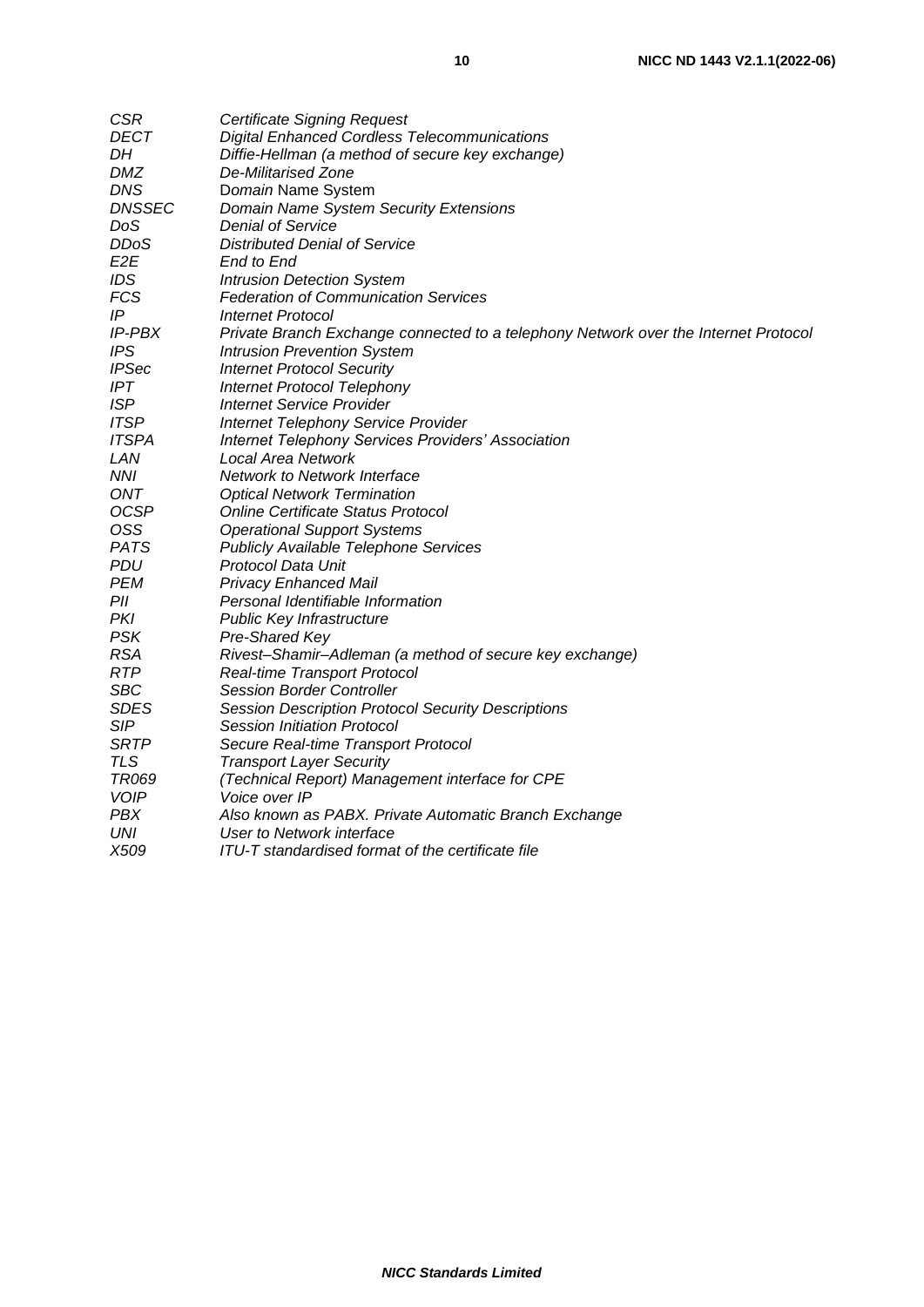# 4 All-IP Telephony Architecture overview

The specific architecture used to implement an All-IPT service will be determined by the owning Communication Provider (CP). For the purposes of this document, a generic architecture model is assumed, as shown in Figure 1 below.



*Figure 1: Generic Architecture*

Typically, CPE to IPT Platforms use;

- SIP for signalling, and
- RTP for media

with an option to use TLS to secure SIP signalling and SRTP for added media security.

The end-to-end All-IPT architecture comprises the following functional blocks;

- 1. IPT ATA i.e. a SIP aware telephony endpoint connecting the customer's telephony equipment to the All-IPT service. [Supplied and managed by owning CP]
- 2. Fixed line broadband home router interfacing with ISP/ITSP.
- 3. Telephony platforms of the IPT Communication Provider network.

Within the scope of this document, it is assumed the telephony instrument connecting to the SIP endpoint (via the ATA) would be a traditional telephone instrument (wired or cordless). Also, the SIP aware endpoint shall be a standalone or broadband router with built-in ATA.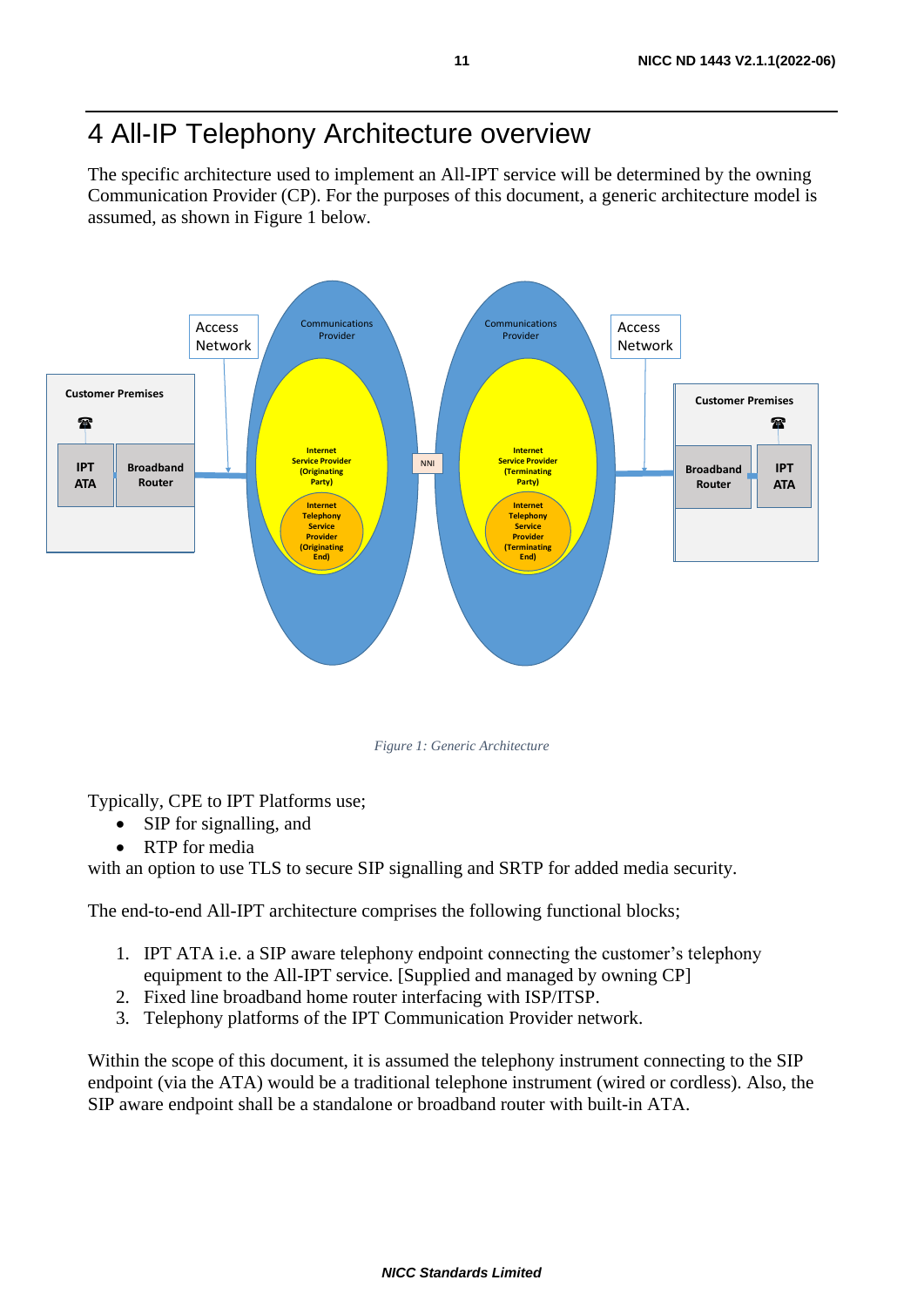Within the internet telephony provision there are a number of key components:

- Border Gateways protecting the service provider from the Access Network and the connection point for the customer's broadband router for the IPT service.
- Customer Authentication Database Used to authenticate customer's credentials and set up a chain of trust between the CP network and the customer's broadband router. This may include a CA (Certificate Authority).
- SIP Server this communicates using SIP signalling between the ATA and the rest of the network to set up telephone calls.
- DNS CP's may have their own DNS servers to speed up IP address resolution in their network.
- OSS to monitor and control elements within the network.

Networking technology relating to NFV or SD-WAN are recognised as being potential building blocks of an end-to-end IP telephony service but beyond the scope of this document. See normative reference [i13]

The telephony user could be served by a single Communication Provider or could be served by two separate Communication Providers where the IP transport is provided by one CP, but telephony service is provided by another CP.

*Figure 2: Key interfaces*



The key interfaces involved are as follows: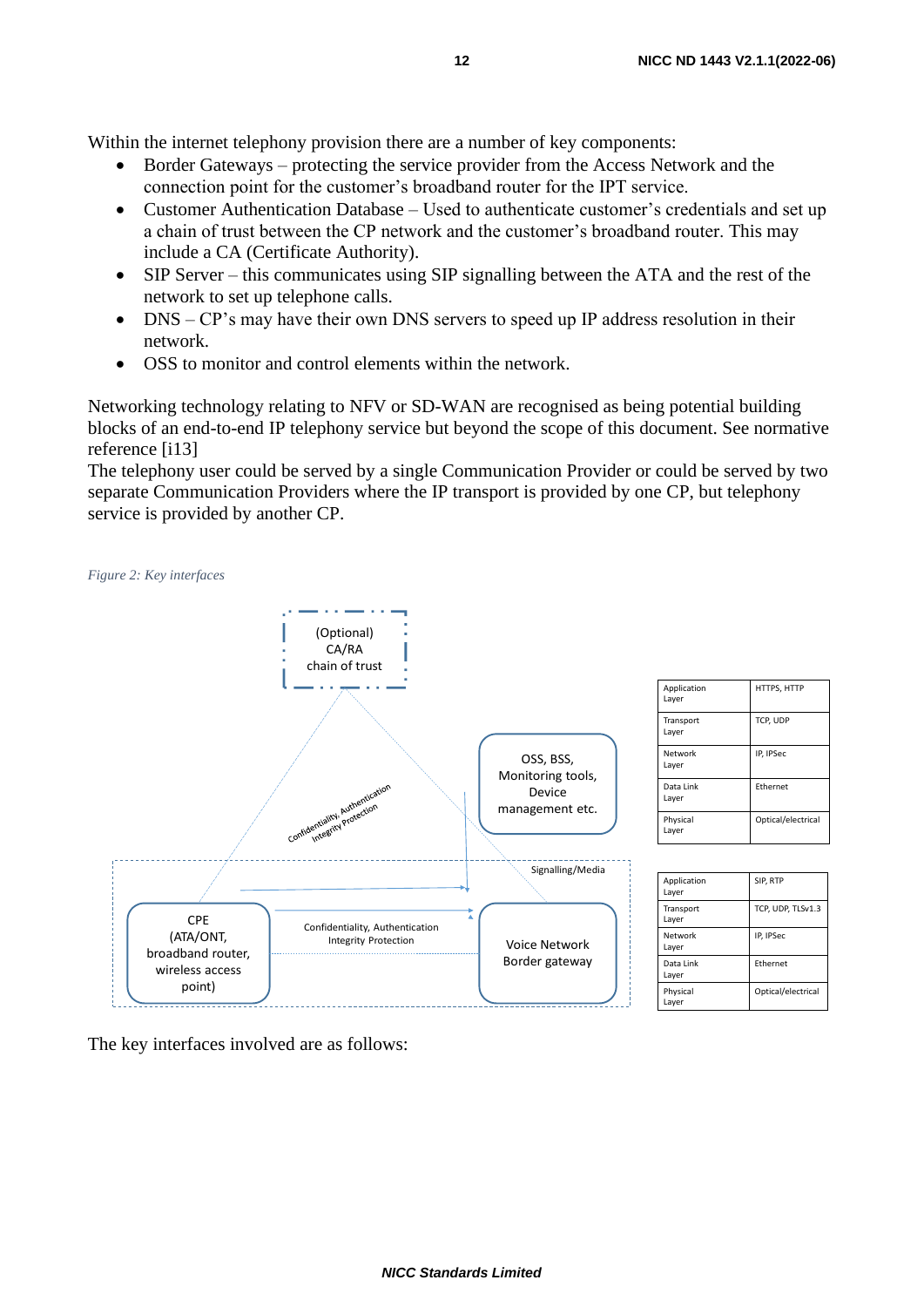| <b>Client</b> |                              |                         |                                                   |
|---------------|------------------------------|-------------------------|---------------------------------------------------|
| <b>End</b>    | <b>CP End</b>                | <b>Interface</b>        | <b>Purpose</b>                                    |
|               | Voice Network Border Gateway | SIP, RTP                |                                                   |
| <b>CPE</b>    | (Voice SBC)                  | TLS\SIP, SRTP           | Control plane and User Plane                      |
|               |                              |                         | TR69, HTTPS XML type Configuration management and |
| <b>CPE</b>    | Device Management Server     | exchange                | Provisioning                                      |
|               |                              |                         | Operations & Support                              |
| <b>CPE</b>    | O&M Systems                  | <b>SNMP</b> alarm traps | <b>Fault Reporting and Monitoring</b>             |

#### 4.1 All-IPT CPE

There are a number of typical implementations for the end customers to connect telephone instruments to an IP voice service.

- 1) Use a separate Analogue Telephony Adaptor (ATA) that takes a LAN connection from the customer home broadband router and provides a means to connect a phone to this additional external device.
- 2) Using a device where the ATA is integrated within the home broadband router and a telephony port is presented on this integrated unit.
- 3) Use a DECT based ATA, where DECT is also integrated in the home router. Allowing the call device to be anywhere in range of the DECT transmitter.

#### 4.2 DECT & CAT-iq

DECT based handsets are a common feature in many solutions, and therefore some knowledge of the standards in that area would be an advantage. CAT-iq is a standards-based technology owned by the DECT Forum. Within this forum there are certification processes to cover the CAT-iq certification process in addition to DECT Security certification process. NB: CAT-iq 2.1 integrates both into a single certification. See Informative reference [\[i5\].](#page-5-1)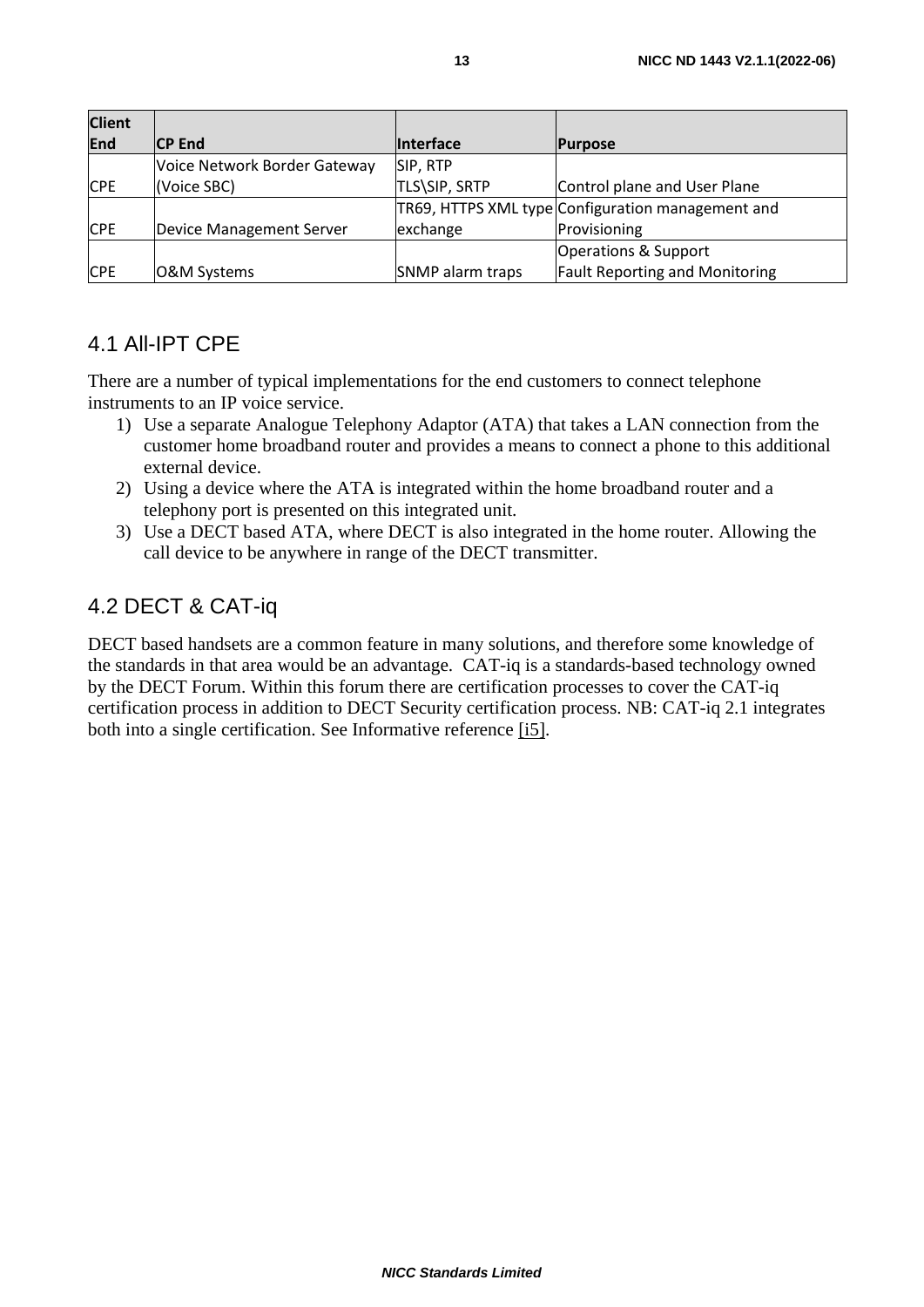# 5 Threats to the All-IP Service

### 5.1 Threats

A threat is the intent to do harm in some way such as destroy something or weaken or deprive someone of something. This, in the IP domain, is typically done by exploiting a vulnerability, such as poorly written code or a defect within the code.

National Cyber Security Centre (NCSC) define a cyber threat as:

"Malicious attempts to damage or disrupt devices, services and networks - and the information on them"

For more detail and references see section 9.3 of this document.

The information and telephony being transported over IP has a potential of being compromised in various ways resulting in potential loss of secrecy, integrity, authorised access to the network and unlawful misuse of the data. These may result in financial, reputational, legal and regulatory punitive measures and loss of confidence of shareholders and customers.

For an All-IP Telephony service, a key risk to the service is loss of revenue and or reputational damage through unauthorised use of the service.

By moving away from a traditional circuit switched Telephony system, where the data and control planes are in the main isolated, to an IP based telephony system the threat landscape will increase significantly due the exposure to external IP interconnects and even the internet (via gateways).

Key threats to IPT are;

- 1. Fraud
- 2. Misuse of service
- 3. Denial of service

To invoke the above threats, enabling actions such as "Man in the middle actions" or "Reconnaissance actions" may be invoked.

"Man in the Middle actions" are actions which allow an attacker to act as a look-alike end point or platform to capture information. This information could be used to impersonate or adversely affect the customer's service or use the service fraudulently.

"Reconnaissance actions" are those actions which allow the configuration or data to be acquired for future use to potentially attack the service.

#### 5.1.1 Fraud

Fraud is the ordering or use of a service with no intent to pay. This results in either the Communication Provider losing revenue, or a different subscriber being charged for the service (if, for example the fraudster is using the subscriber's credentials).

The National Crime Agency (NCA) has statistics that show fraud using Cyber means is growing significantly.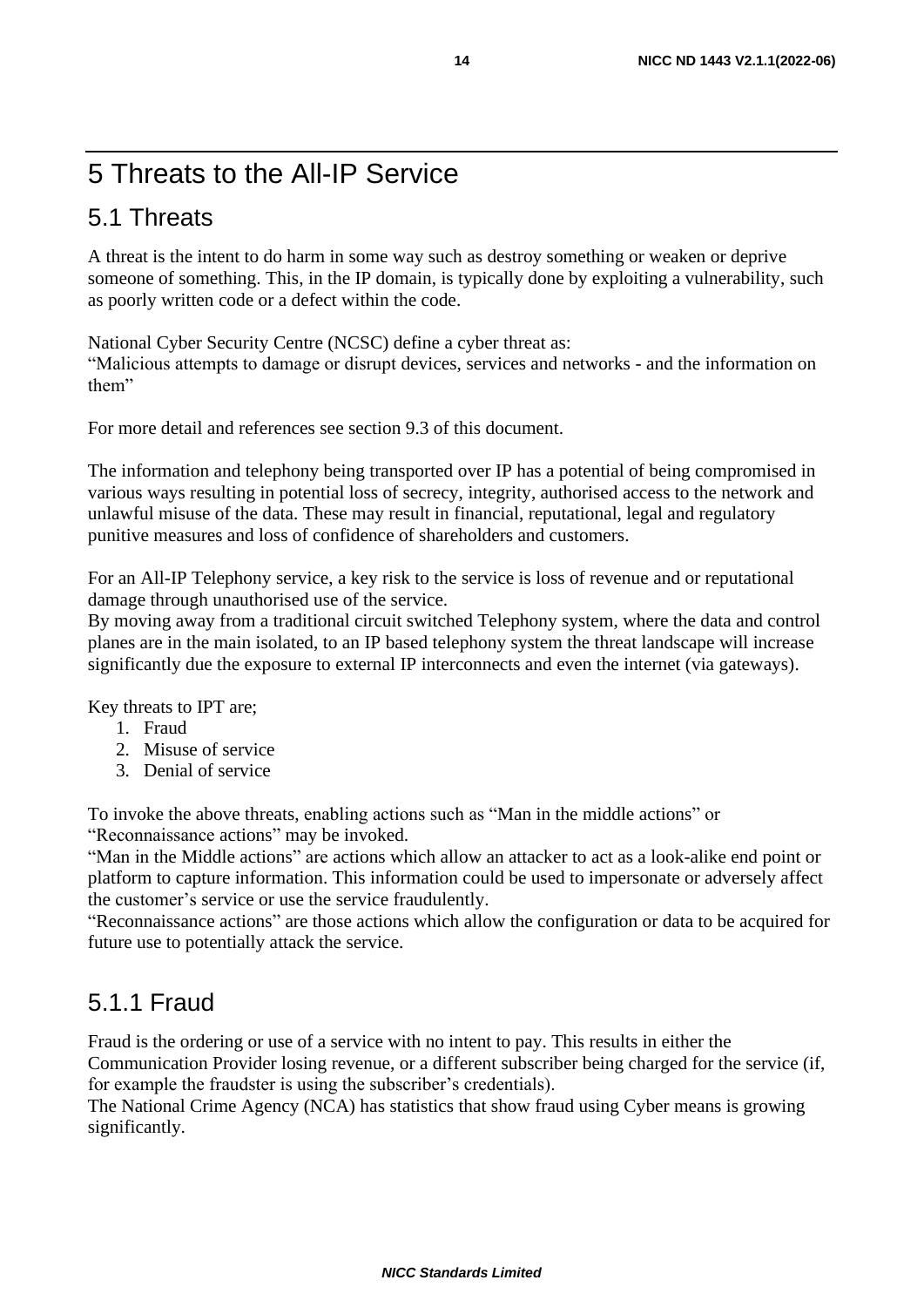#### 5.1.2 Misuse of Service

The Misuse of service is any action performed against the service to adversely affect the IPT Customer or IPT CP. This could be instigated by an unauthorised user either hacking a legitimate user's access or attempting to harvest and use information that would be used to misuse services.

### 5.1.3 Denial of Service

Denial of Service (DoS) is an (often malicious) attempt to make a host(s) or network resources unavailable to genuine users temporarily or indefinitely by disrupting the intended functioning of the system(s), for example by flooding it with access/connection requests.

Typically, DoS attacks take one of these forms;

- 1. Targeted DoS attacks to a platform which could include TCP/IP, DNS and SIP attacks.
- 2. Distributed DoS (DDoS) attacks, where multiple endpoints are used to produce an advanced form of service denial.

To protect against DoS there is a need to ensure that only "Authenticated" devices should make calls using IPT. Depending on implemented architecture, this should either be explicit, (e.g. end device must be explicitly registered) or some method of implicit authentication (e.g. end device has been previously authenticated).

This is particularly important for emergency contact service numbers (i.e. 999). To maintain availability (for individual and the whole service) there is a need to balance customer availability against denial-of-service potential to the emergency service.

### 5.2 Mitigations and controls

The solutions to mitigate the associated threats to an All-IPT service are significantly different to that of a traditional fixed line telephony service where, historically, all the control traffic was isolated within the telephone exchange perimeter. An All-IPT may expose control traffic, such as SIP, to the customer endpoint demarcation. This creates far bigger challenges for security of the IPT service and presents a larger attack surface.

Typical mitigations would consist of: -

- 1. Identity and credit checks as part of the ordering process.
- 2. Access control on service portals to restrict users to only access information to which they are entitled.
- 3. Use of user identification, authentication and authorisation controls; for example, by logging into the CP's website with username and password.
- 4. Access control on services accessed through the telephone handset, such as for voicemail and other supplementary services, for example, by enforcing the user to enter a PIN to access the service.
- 5. Design considerations to ensure that only allocated and identified CPE/broadband lines can be used by the IPT to provide a specific customer service, for example, by binding authorised CPE to the broadband line ID and possibly the IP address, in order to authenticate IPT service. This would provide confidence in location information for 999 service on IPT.
- 6. Use of SIP authentication between IPT ATA and IPT Platform, with robust mechanisms in place to prevent disclosure of the associated SIP credentials.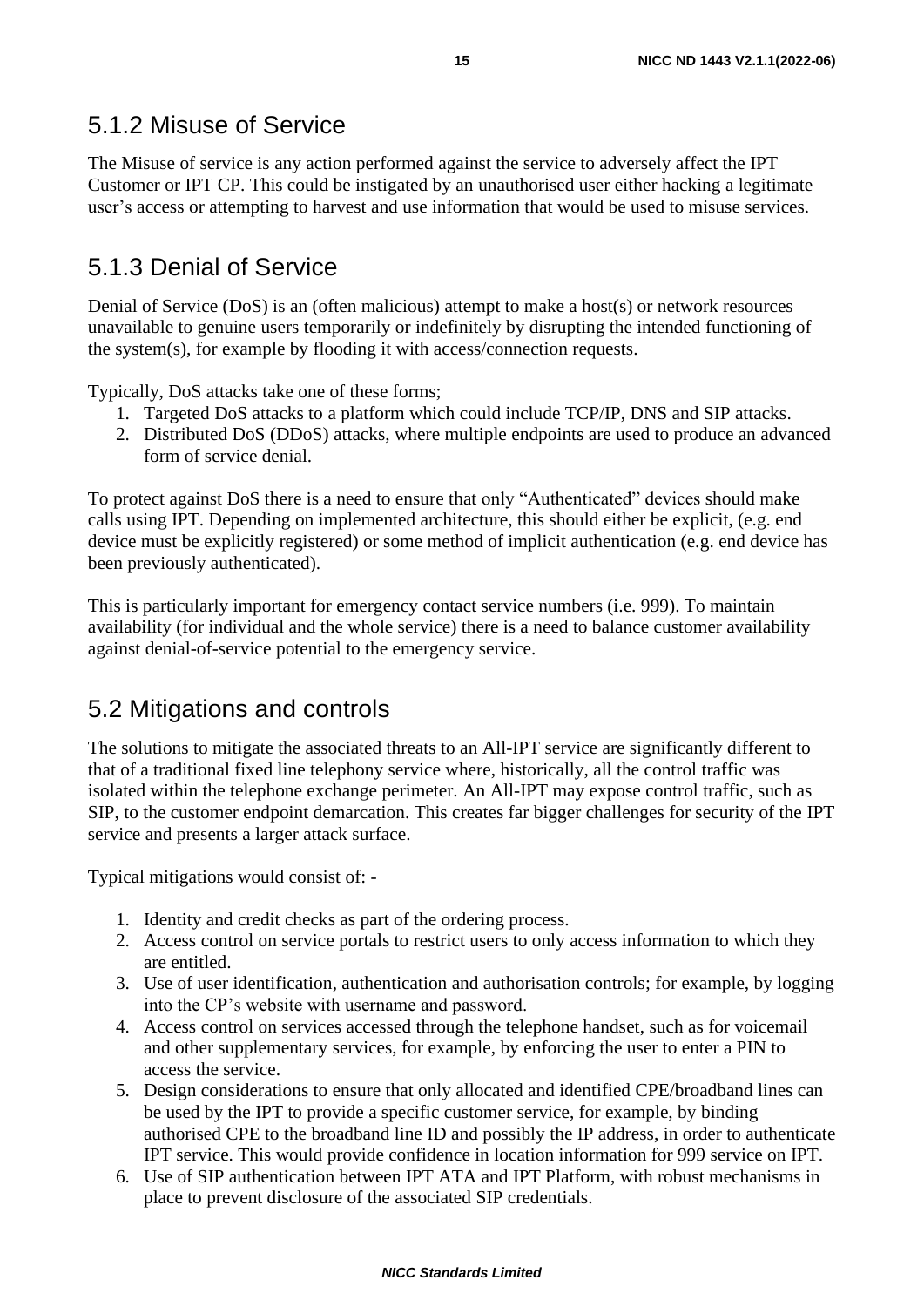7. Consideration should be given to employing transport layer security between systems utilising up to date protocols and algorithms to prevent man in the middle interception and enable trusted endpoint connections. See section 8.

Consideration should also be given to implementing the following protections, namely:

- On CP Service Portals:
	- o Single sign-on between multiple areas of the service portal, so that the user does not have to enter a different password for each area of the service portal,
	- o Two factor authentication, for example where user receives a unique PIN code to his mobile number after putting password to login.
	- o Bilateral verification, where the user can verify that the portal is a genuine web portal and the Communication Provider should be able to verify the identity of the user logged in.
- On CP Platforms:
	- o Configuration of the IPT platform in accordance with CP's security policy, and with IPT platform vendor's recommendations.
	- o Network traffic /Signalling/ and Platform monitoring
	- o Use of intrusion prevention mechanisms such as Firewalls, SBCs or IDS, and consider judicious use of Intrusion Prevention Systems.

Consideration should also be given to the way internal access of the IPT platform and associated OSS/BSS is managed, such as;

- Implement suitable OSS/BSS configuration and implementation to prevent misuse of key services, for example call diversion, premium numbers misuse etc. As a minimum all usage should be monitored, and targeted preventative methods employed where possible.
- When designing the service, attention should be given to the amount of detail that is provided in terms of physical labelling and potential for connecting un-authorised devices. The same principles apply with the underlying operating system and application to minimise the amount of detail disclosed when the device is accessed.
- Controls should be put around any areas where mitigation still shows a higher residual risk than the business would want to tolerate. It is important that these controls are detailed, and time bound for review with clear accountability.

#### 5.3 Threat Sources and actors

Large organisations will have their own trusted resources for intelligence which is beyond the scope of this document. See Section 9.3 for information and references associated with the fraud aspects. Up to date credible threat intelligence is essential in order to apply mitigation in a timely manner and manage the associated risks.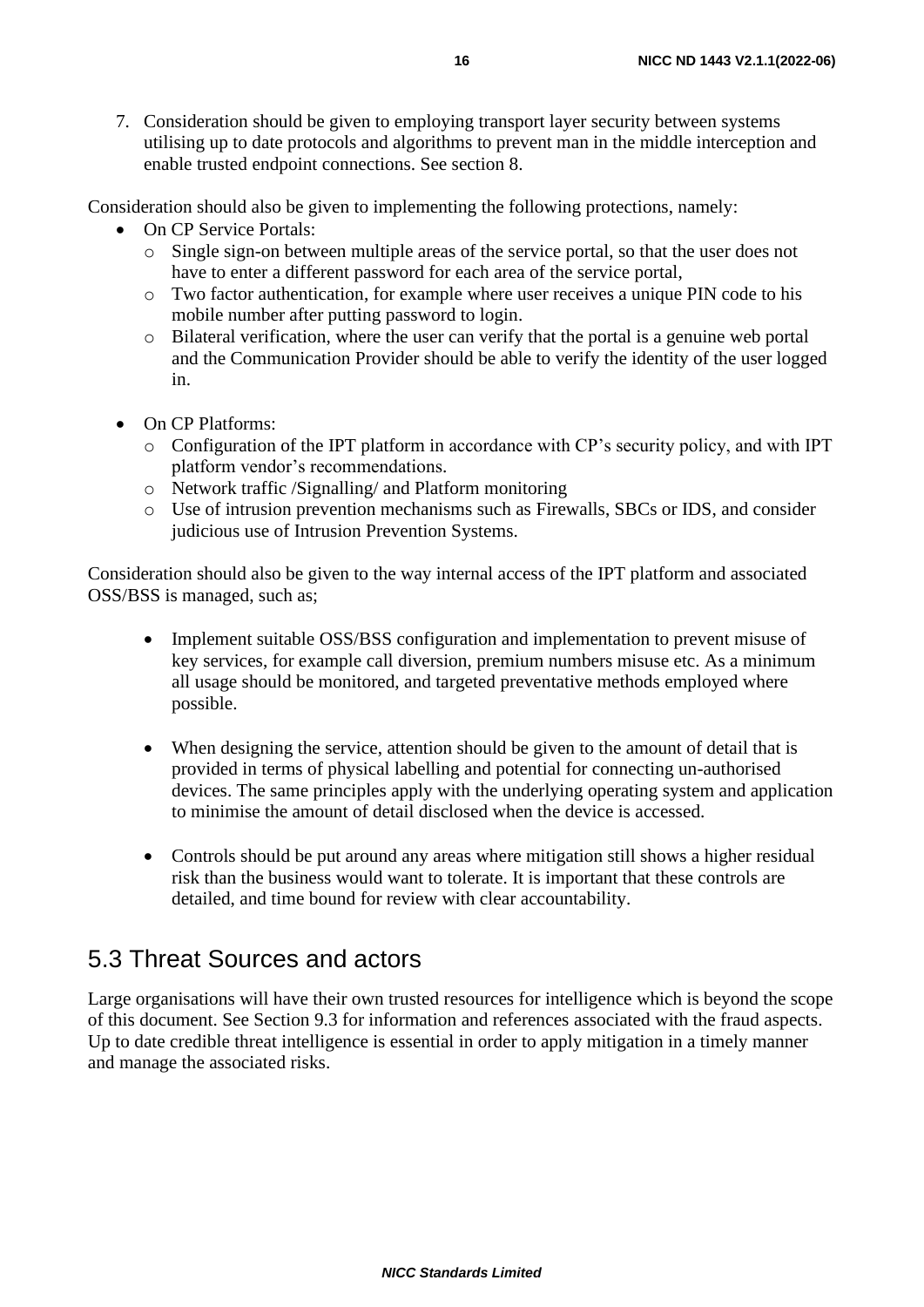# 6 IPT Service Security Dependencies

The delivery of the IPT service has several underlying dependencies and associated criteria. These include

- 1. Delivery of customer broadband service including DNS.
- 2. Design and implementation of customer CPE.
- 3. Requirements for delivering the 999 service

#### 6.1 DNS

Traditionally, deployment and use of DNS has been ubiquitous in the World Wide Web. The evolution of telephony and overall communication network-based services delivery has resulted into incorporation of DNS related technologies in IPT communication services.

Implementations vary largely but use of FQDN (Fully Qualified Domain Name) in SIP registration and telephony sessions require some form of name resolution by the name server at communication provider end. This is achieved either by dynamic exchange of DNS query/response or by static mapping in local host files.

Such variations mandate consideration of securing DNS infrastructure and its associated communication. DNSSEC, briefly described below, is one of many means, to achieve this end goal.

Secure DNS could be considered if there are concerns around the integrity of DNS communication within the IPT solution. Typically, DNS can be susceptible to a range of exploits such as forged DNS updates, unauthorised zone transfer, cache poisoning and man in the middle attacks. Secure DNS can help protect against this to ensure a valid source of DNS response that has not been tampered with in transit and adds a digital signature to DNS responses using a chain of trust to validate responses.

Integrating Secure DNS into an existing solution may be more complex than taking a green field approach but Secure DNS is more complex to implement and operate than traditional DNS deployment and is why it is not widely adopted in industry. See informative reference [i14].

# 6.2 CPE Testing and Security

CPE testing and security is a key part of the overall security of any All-IPT solution. Consideration must be given to both hardware and software testing to find security issues. This will mean the use of software testing tools and possibly engaging  $3<sup>rd</sup>$  party penetration testers. If using  $3<sup>rd</sup>$  party hardware/software then consideration must be given to the vendor providing evidence of such testing.

# 6.3 All-IP and Emergency calls

The owning CP must meet the current General Conditions of Entitlement which refers to CPs responsibilities with respect to safeguarding customer access to the Emergency Services (at the time of writing specifically Part A3 of Annex 14 (2017)).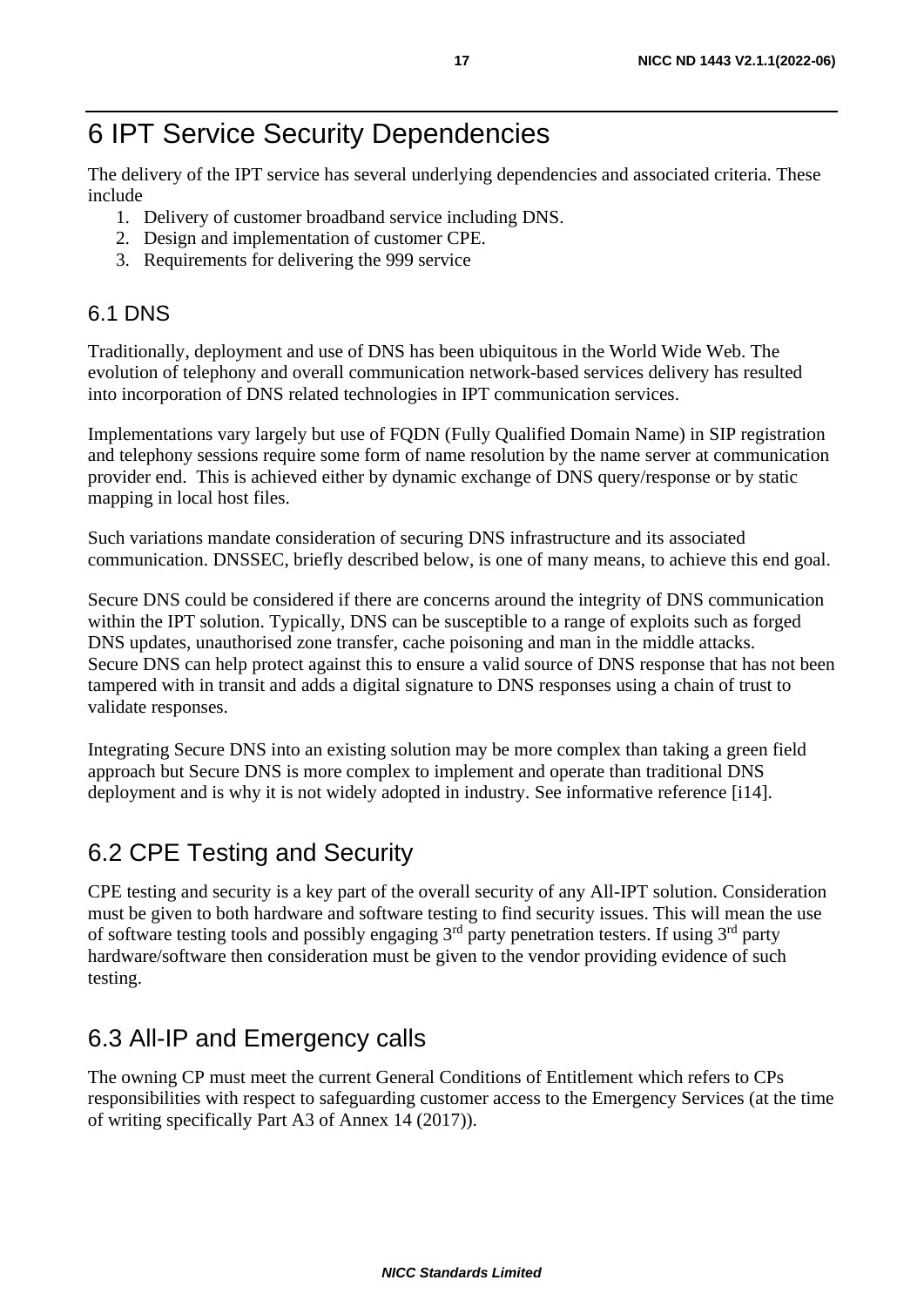# 7 IP Voice Security Areas/Implementation

For any specific All-IPT implementation there will be a defined architecture. From this there will be several specific areas that will need to be addressed;

- 1. IPT Platform Security.
- 2. CPE to IPT network transport design, including CPE authentication and IPT dependencies such as DNS, broadband network etc.
- 3. CPE Security implementation.
- 4. Signalling Security, including SIP authentication.
- 5. Media Security.
- 6. Security hardening of All-IPT platform Components
- 7. The ability to assure the implementation against known vulnerabilities and deviation from hardening baselines.

# 7.1 IPT Platform Security

The aim of security is to reduce exploitable risk to the Platform/Service/Product and mitigate the impacts of any incidents. This is achieved by a circular approach, i.e. identify risk, prevent (by putting in place mitigations, controls or design enhancements), detect security incidents and react in a timely and appropriate manner to security events (ideally pro-actively).

The following security considerations should be made:

- A SIP aware boundary device (such as a Session Border Controller [SBC]) is strongly recommended to provide the following features;
	- o Act as a back-to-back user agent (B2BUA)
	- o Provide network topology hiding
	- o Protect the network and other devices from:
		- Malicious attacks such as a denial-of-service attack (DoS) or distributed DoS
		- Fraud via rogue media streams
		- Malformed packet protection
	- o QoS policy of a network and prioritization of flows
	- o Control of media flows
- The SBC should be configured to only allow IPT service required protocol signalling from the trusted All-IPT CPE endpoint. All other application ports should be administratively disabled.
- Secure generation, management, distribution and storage of authentication credentials and encryption keys for the All-IPT service. Examples of this include SIP digest authentication methods, implementation of TLS and/or IPsec. These will require security procedures for handling security credentials, such as SIP Passwords, X509 certificates and encryption key pairs on the IPT Platform and on the CPE.
- The IPT platform should be accessible for user plane and control plane traffic by exposing only a limited amount of public facing interfaces whose identities are embedded into the CPE firmware configuration, such that it is not accessible for the end user to read or amend.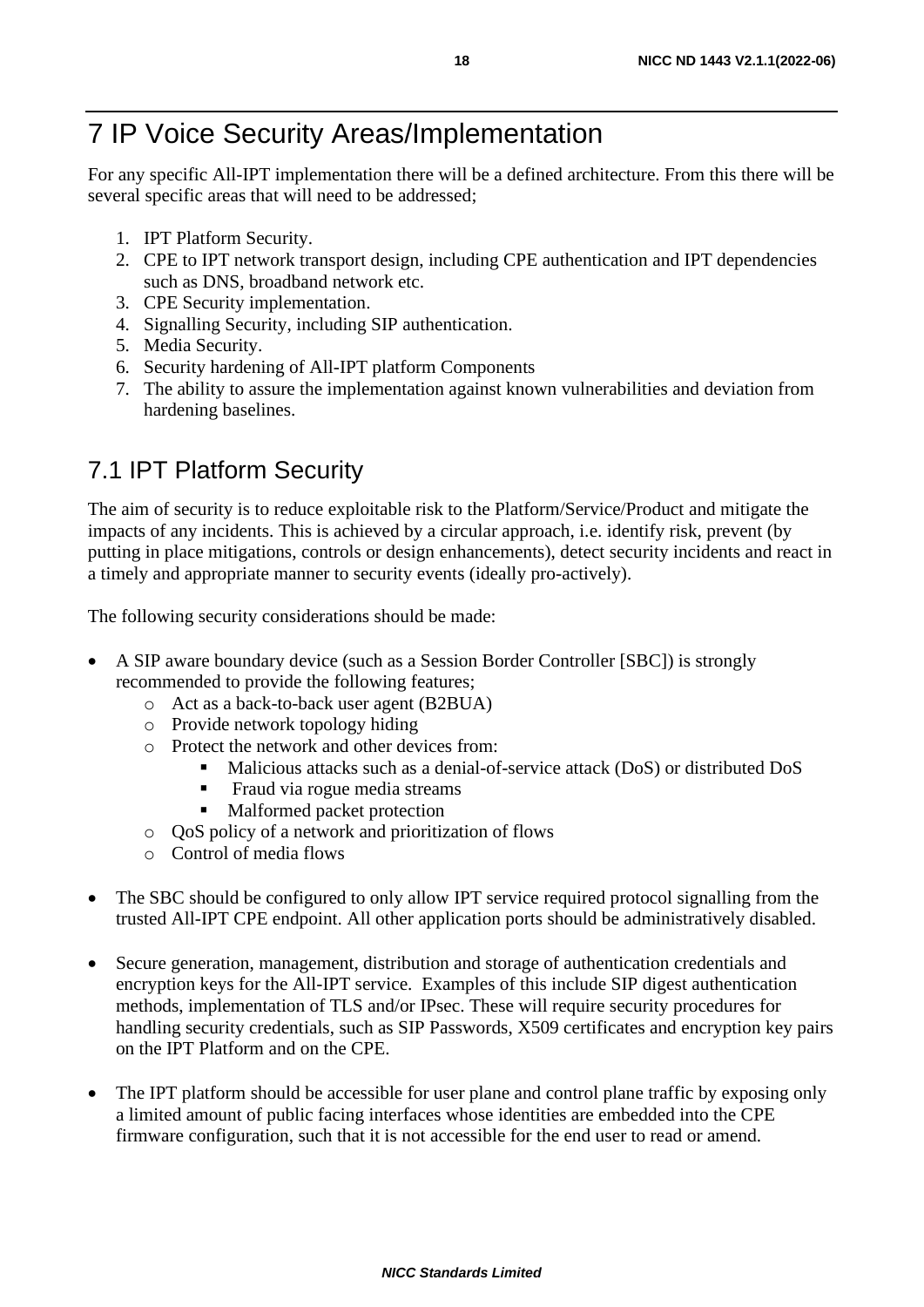# 7.2 CPE Security Implementation

All-IPT CPE (because of its use in association with multiple services) needs to be securely managed, usually over the customer broadband.

As the IPT service is of a fixed (rather than a Nomadic) VoIP type, care may need to be taken in order to ensure that Home Routers supporting the All-IPT service are connected to a data line allocated to a customer's specific voice identity e.g. a geographic E.164 number. Such protection may be afforded through an authentication server, so ensuring that a hub is indeed connected to an appropriate data (e.g. Broadband) connection.

CPE security will be dependent on the chosen, implemented IPT architecture. However, the following areas should be considered as part of the CPE design.

- Security software Design including
	- o Security of log files stored on the CPE.
	- o Security of the boot process of the CPE.
- Prevent being able to tap into the service from the copper line/optical line side of the CPE**.**
- Prevent DOS attack towards the Communication Provider infrastructure (SIP or Media).
- Validation and prevention of spoofing/manipulation of SIP messages.
- Secure Management Channel

#### 7.3 CPE security assessment

The CPE architecture will be implementation dependent, however NICC recommend some areas that would benefit from Penetration testing that should give insight to any security weaknesses;

- Testing against IPT enabled CPE used by the IPT service (This could be ATA or CAT-iq enabled equipment and associated CP supplied home router/hub) Tests should include
	- o Security of log files stored on the CPE.
	- o Security of the boot process of the CPE.
- Testing using non-All-IPT voice enabled CPE and third-party CPE to determine if it is possible to attack the IPT service platforms.
- Testing CAT-iq specific for handset spoofing and/or Man in the Middle attack.
- Un-intended access to any control or protected data from the customer LAN side interfaces
- Any ability to tap into the service from the copper line/optical line side of the CPE**.**
- Ability to launch a DOS attack towards the Communication Provider infrastructure (SIP or Media).
- Validate if SIP messages can be spoofed or manipulated (E.g. (fake calls/ bye requests/not available response).

Many security issues should be prevented within the integration testing process and mitigated /removed at an early stage of the development life cycle.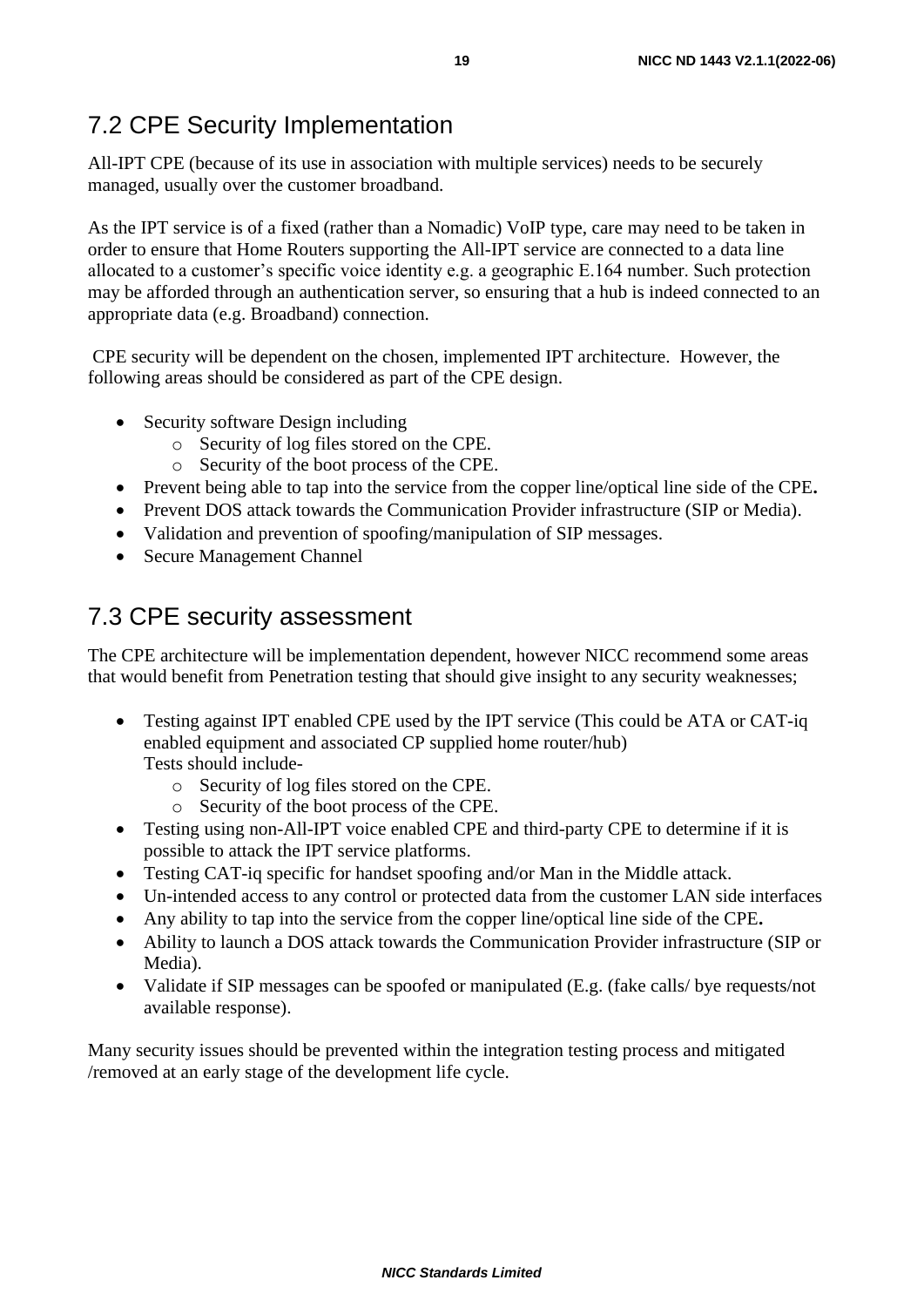### 7.4 IPT Signalling Security

As discussed in Section 5 of this document there are 3 main threats to service: Fraud, misuse of service and denial of service. In an IPT world all of these threats can be leveraged by monitoring the Signalling path and pulling out user credentials or manipulating the signalling path with false, excessive or malformed requests.

To prevent these kinds of problems it is vital that steps are taken to protect the signalling path when it is passing over networks outside a CPs control. Such steps should be implemented for *all* links in the path to reduce the risk of information being harvested and passed on to threat actors. However, encrypting all links in the path is non-trivial for centralised CPs with large infrastructure, with significant cost for minimal risk mitigation; hence CPs should pass this through their own threat models.

Most App based solutions can implement end to end encryption quite easily. However, infrastructure CPs (ITSPs) cannot as -

- there is no direct IP to IP link for their customers
- CPE is of unknown capability,
- traffic may pass over TDM circuits (at this point in time), especially if one end is still using a circuit switched POTS service,
- there are legal requirements which prevent true end to end encryption

CPs should implement encryption over high-risk links from the customers' CPE (i.e. the home router) into the CP's termination point (i.e. SBC), where there is the potential for an external attack vector.

Implementations should therefore make use of transport network design and device authentication such as:

- Transport security using IPSEC/PKI or TLS.
- CPE authentication (SIP authentication or SIM based technology).

For more details on encryption see section 8.

### 7.5 IPT Media Security

To cover privacy obligations it is incumbent on CPs to provide some measure of protection to the media stream of an IPT call. This prevents against eavesdropping or media manipulation such as diverting, inserting or replacing the media stream in one or both directions.

Again, this is architecture dependent, but consideration should be made to implement Media security protections (i.e. SRTP) over network links i.e. between customer CPE and the CP's termination point (as discussed in section 7.4). This provides encryption of the media streams preventing the attacks discussed above.

For more details on SRTP encryption see section 8.2.3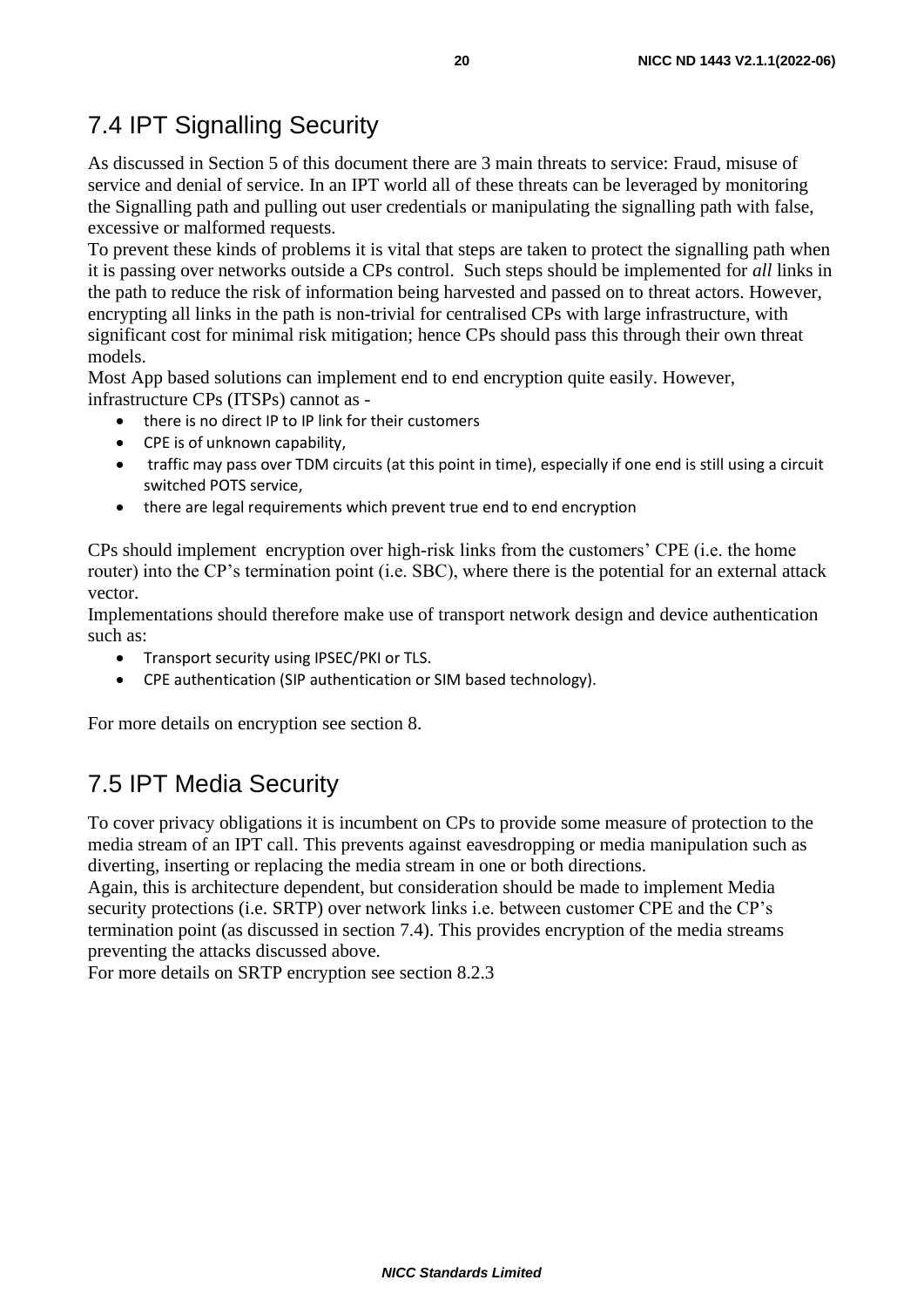# 8 IP Voice Cryptographic Security

To ensure the confidentiality, integrity and authentication of the information on the communication networks, the appropriate use of asymmetric cryptography (PKI) or symmetric cryptography is recommended. It is likely that a solution may make use of one or other or both types of encryption within it.

For All-IP Telephony, the main areas to be considered for application of cryptography are

- Protection of signalling with a focus between customer device and Telephony Platform.
- Protection of media
- Protection of data
- Protection of management/system access

A risk-based analysis of the chosen architecture (to deliver All-IPT) should be used to determine what security needs to be implemented and in which parts of the solution.

The use of tunnelling methods will also need to be considered. The options for this are covered in section 8.2.

## 8.1 Cryptographic Methods

There will be a need to consider the use of both "Symmetric" key and "Asymmetric" key solutions. A number of important security architecture decisions will be needed. This will include

- 1. How is signalling confidentiality, integrity and authentication to be achieved? Does the chosen architecture inherently provide this (e.g. secure transport design) without the need for additional protections?
- 2. How is device/account authentication to be implemented?
- 3. How is confidentiality, integrity and authentication of the data in the customer equipment and All-IPT platform maintained?
- 4. How is confidentiality of the media data to be achieved?
- 5. What secure protocols/mechanisms are needed to control user/support management on the All-IPT Platforms and systems?

The following subsections provide some important areas for potential consideration and use. It is not intended to be a full and prescriptive definition of the security that needs to be implemented for a chosen All-IPT solution. A full end to end security analysis and design should be undertaken for a CPs chosen All-IP architecture.

It should be noted that the use of encryption techniques by the Communication Providers, such as secure SIP and SRTP, will result in the loss of visibility of the traffic for lawful intercept and diagnostic purposes. To gain visibility either:

the encryption will need to be removed at the interface where lawful interception is required, and operational diagnostics data are gathered, or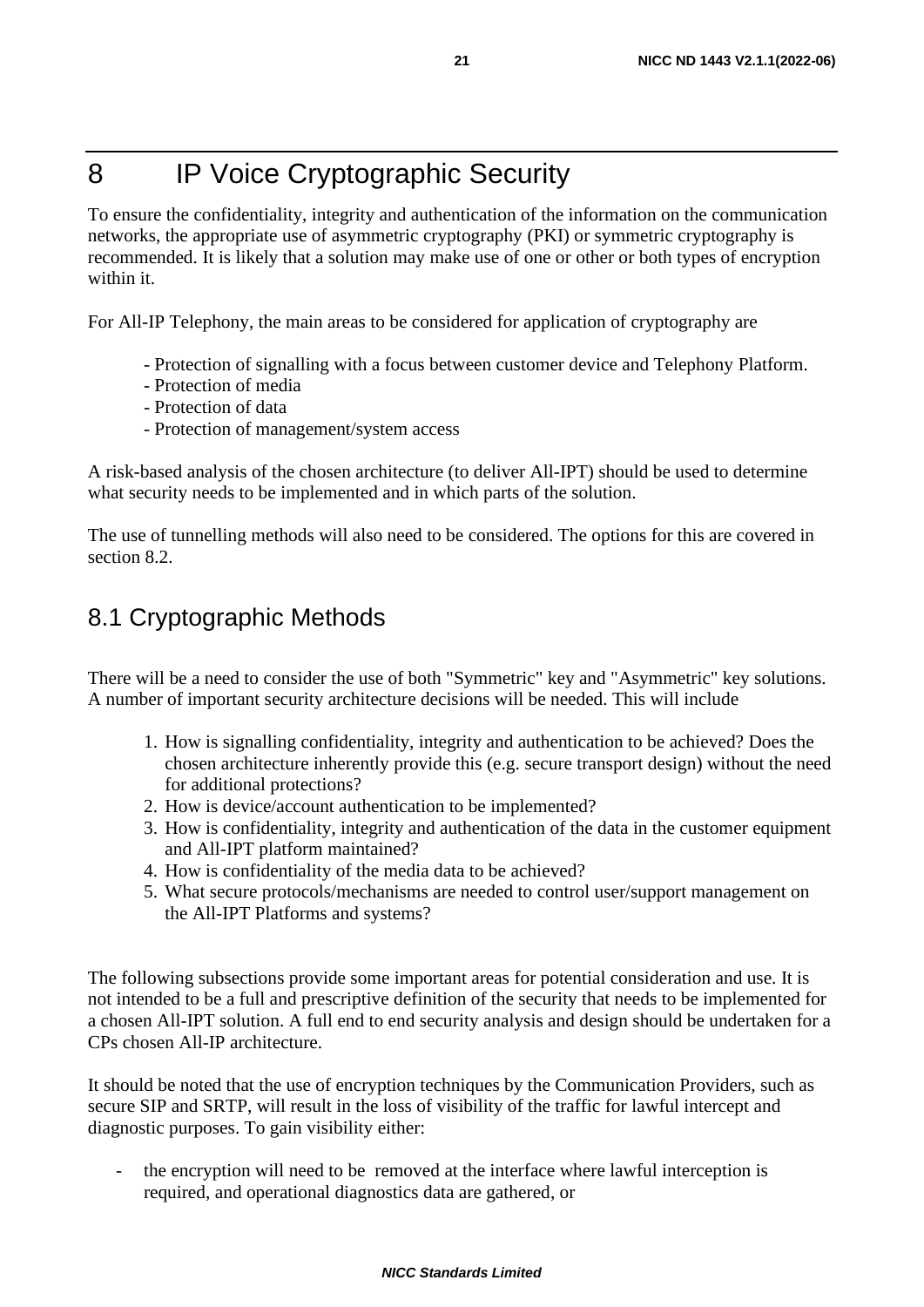some mechanism will be needed to decrypt the secure channel.

For further information and research the NCSC provides a knowledge base on Cryptography which may be useful. See normative reference [i17].

#### 8.1.1 Public Key Infrastructure

One option for cryptography is to use Public Key Infrastructure using X.509 (PKIX) in the communication networks for embedding the three security principles (confidentiality, integrity and authentication) into the overall solution architecture.

The PKI is a framework that encompasses hardware, software, people, processes and procedures involved in the security infrastructure deployed within the CP. It could be a logical function running in software or could be a dedicated high-density hardware-based separate multi-tier distributed infrastructure that is responsible for ensuring security for the services offered by the communication provider.

It uses asymmetric cryptographic algorithms (which uses two unique, distinct pairs of keys) to authenticate client-server entities participating in an application layer protocol handshake to establish a secure transport link for the application layer in the TCP/IP protocol suite.

Normal components such as a CA (Certificate Authority) and a CRL (Certificate Revocation List) Database will need to be deployed. A CP will need to engage specific expertise to deploy PKI architecture, taking into account the latest recommendations for encryption and hashing algorithms.

#### 8.1.2 Symmetric Encryption

Another option, used by mobile networks, is to deploy symmetric key pairs (or pre-shared keys), one on the customer device (either by SIM card or E-SIM) and one in the network. There are a number of challenges to be met using this method, not least the security and management of the Master database of keys in the network and the distribution of the keys to the customer device. Again a CP will need to engage specific expertise to deploy the architecture, taking into account the latest recommendations for encryption and hashing algorithms.

### 8.2 Cryptographic Tunnelling Methods

There are three main ways to transport data securely across a network which may be applicable to All-IPT. These are discussed in the sections below.

#### 8.2.1 Use of IPSec

One option is to use IPSec to encrypt all traffic profiles within the secure tunnel, with or without TLS for individual application layer protocols within the tunnel. However, this depends greatly on the overall solution architecture for the voice and IP network within the CP.

Additional information can be found in 3GPP TS 33.210 and TS 33.310 (See normative references [7][8])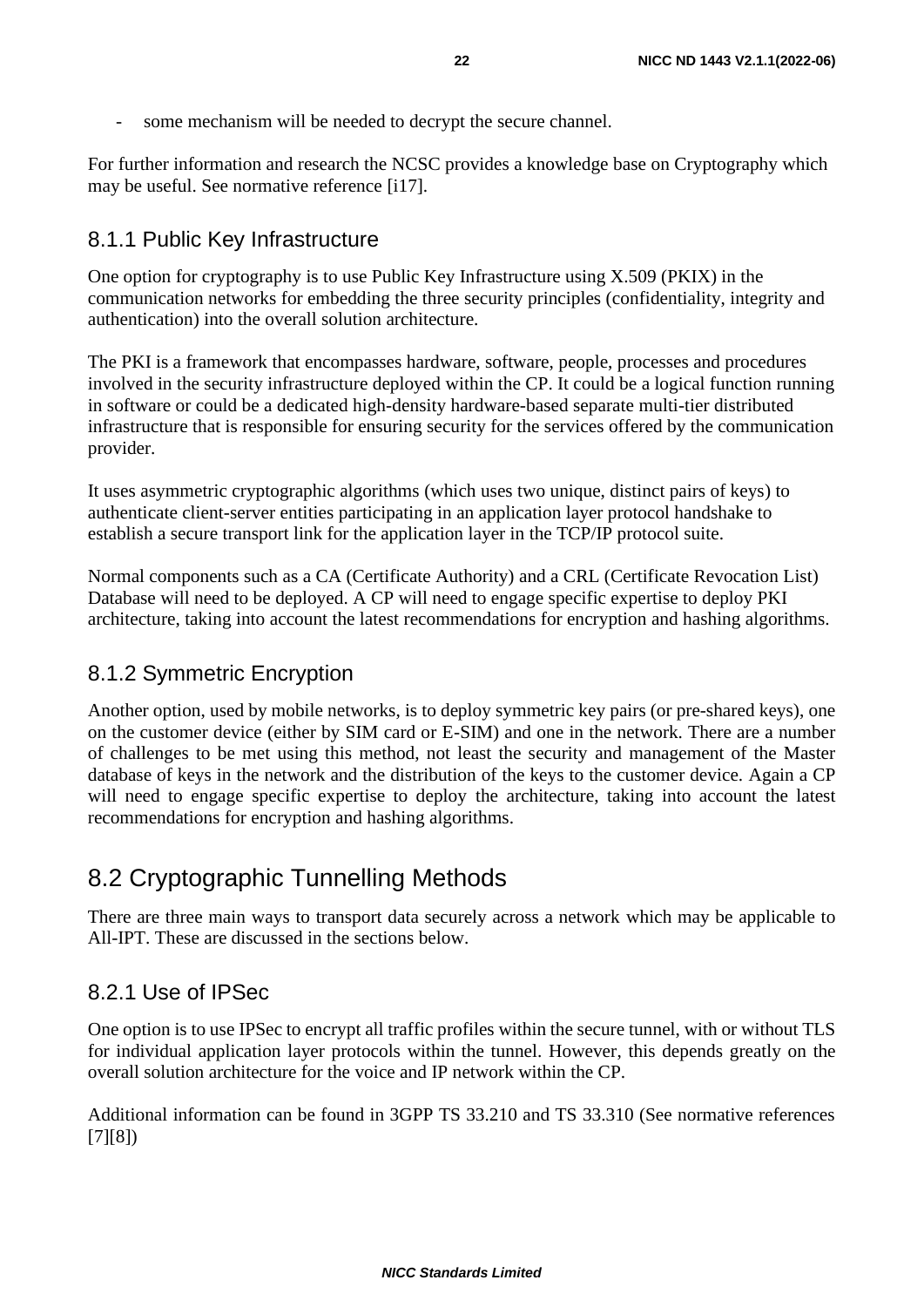#### 8.2.2 Use of TLS

Another option is to use TLS on a per application basis and the following interface types will be individually secured;

- 1. O&M interfaces between CPE and ITSP
- 2. Voice signalling interfaces between CPE and ITSP telephony gateways

At the time of writing this ND, it is assumed that SIP URI would be used for SIP PDU while implementing TLS for securing the transport for SIP based telephony. However, use of the SIP Secure URI scheme could also be an option, though agreement should be made with the peer telephony nodes to ensure interoperability. Consideration should also be given to how the version of TLS should be kept up to date in the network.

Using versions recommended by NCSC is preferred.

#### 8.2.3 Use of SRTP

If TLS is used for securing SIP signalling with the voice platform, then use of secure RTP may also be considered. The encryption keys for securing the RTP are negotiated during SDP offer/answer exchange using the SDES 'crypto' media attribute containing the mandatory crypto suite for authentication, encryption and integrity.

The use of SRTP is optional, however if implemented then it is recommended to secure the SIP signalling using TLS so that the SIP PDU containing the master key, session key and salt value for establishing secure RTP are not in plain text

Additional information can be found in 3GPP TS 33.210 and TS 33.310 (See normative references [7][8])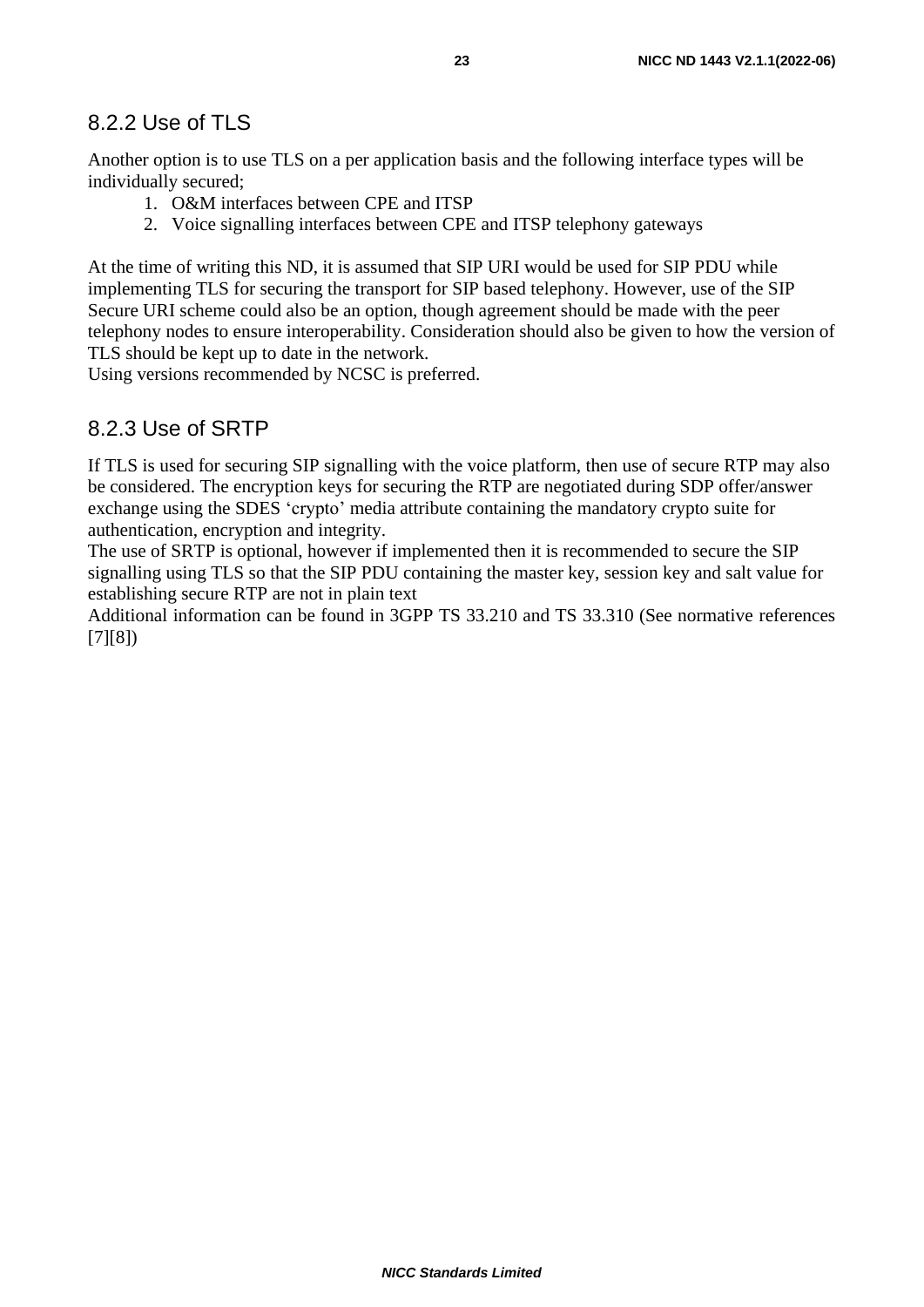# 9 Generic Security Controls

### 9.1 Access Controls

Access to All-IPT for configuration, operation and maintenance shall

- a. Have processes and procedures to control and allocate access for use.
- b. Allow appropriate roles and capabilities to be clearly defined and managed.
- c. Maintain a documented detail of access list functions deployed.

Where appropriate use shall be made of two factor authentication.

#### 9.2 Good Practice information and guides

The following references are designed by and sourced from the industry supporting the technology and devices in scope of this NICC Standard. They are based on current best knowledge and experience.

The references listed in this section were correct at the time of publication.

For any further information about the documents referred to in this section, please contact the relevant document owner.

Additional guidance can be found in ND1438. See normative reference [6]

#### 9.2.1 Cyber Essentials Scheme

Cyber Essentials is a government Scheme which is supported by industry. It enables organisations of all sizes to be tested against a set of criteria to ensure they have good basic cyber hygiene in place. A description for the Scheme can be found here –

- Cyber Essentials Scheme: overview. See Informative reference [i6]
- Cyber Essentials self- help information. See Informative reference [i7]

#### 9.2.2 NCSC 10 Steps to Cyber Security.

Guidance on how organisations can protect themselves in cyberspace, including the 10 steps to Cyber security can be found at the NCSC website. See Informative reference [i1]

#### 9.2.3 Fraud Mitigation Documentation

The FCS has produced a standard for mitigating fraud. The FCS Fraud Mitigation Standards - See normative reference [n4]

The FCS also produces a Telephone Security Checklist – See normative reference [n5]

The Communications Crime Strategy Group, which sets the strategic crime agenda for the industry members it represents -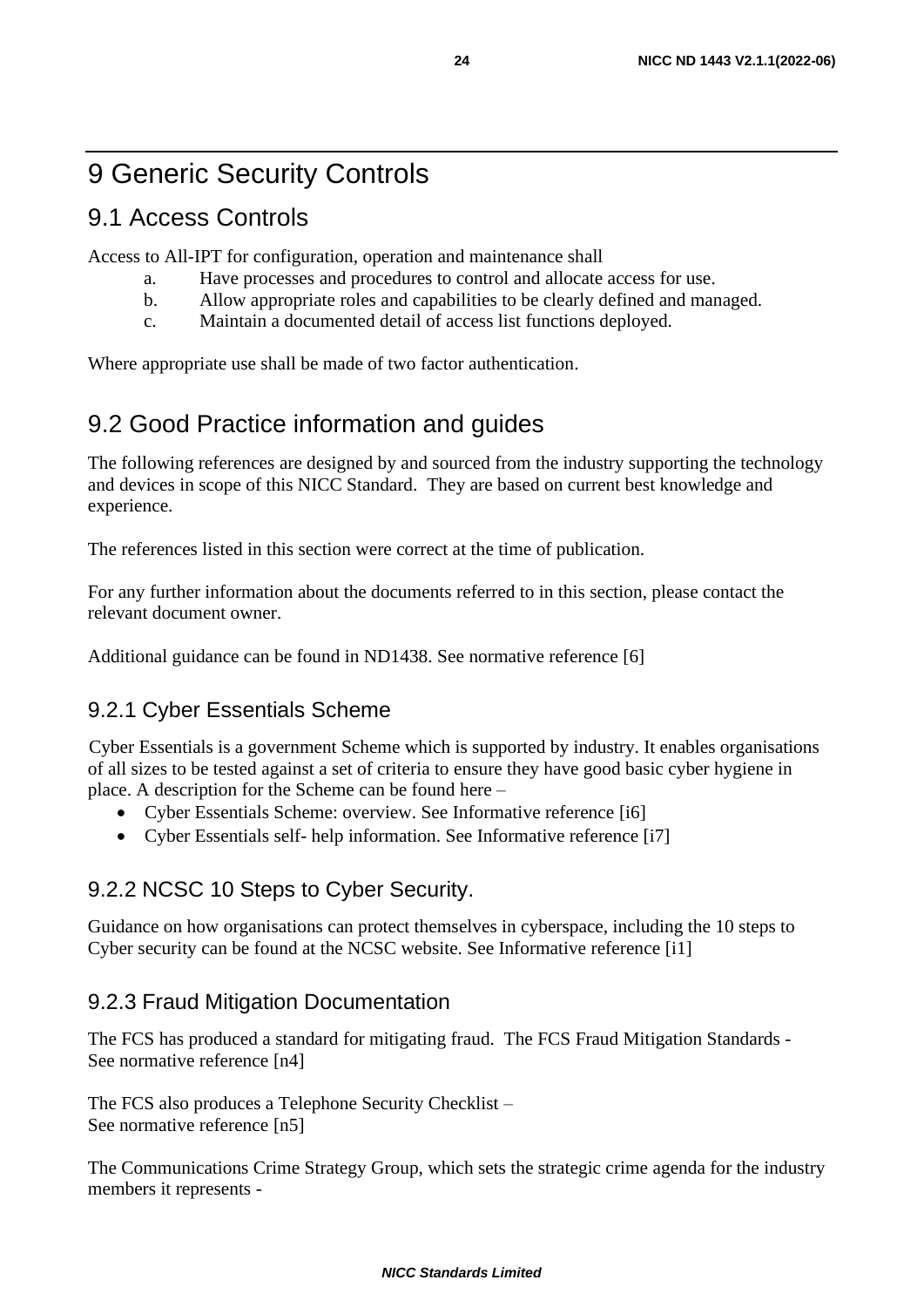See informative reference [i8]

The UK's national fraud and cybercrime reporting centre See informative reference [\[i9\]](#page-5-1)

UK Cross-sector fraud sharing organisation See informative reference [\[i10\]](#page-5-0)

Association of Certified Fraud Examiners See informative reference [i11]

#### 9.3 Threat intelligence and Threat actor classification

Threat intelligence is a large and complex area that cannot be well described within the scope of this document and will differ depending on the type of organisation. Simple definitions can be:

- Evidence-based interpretation of data, collected on or against the identities, goals, motives and targets of malicious actors;
- Information that provide relevant and sufficient understanding for mitigating a harmful event.
- The process of analysing data creating contextualised knowledge to mitigate a threat. A threat is an event potential to cause harm.

The maturity of being able to collect intelligence and build this into a threat model is still relatively immature in many technology areas. However, there are many threat intelligence sharing initiatives, one example being the Cyber Security Information Sharing Partnership (CiSP), a joint industry and government set up to exchange cyber threat information in real time in a secure, confidential and dynamic environment. See informative reference [\[i15\]](#page-5-0)

The following highlights some basic threat terminology that is associated with IPT communications that can be used to reference out from to gain more detail. A recommended document is the Cyber Threat Intelligence Operations, from a CBEST Intelligence Led Testing. This document provides a comprehensive list of threat intelligence resources, underlining the amount of information available on this subject. See informative reference [\[i16\].](#page-5-0)

Threat actor classification is important. Hacking is a multibillion-pound industry for cyber criminals for commercial or political gains.

Actors typically fall into one of the following camps:

- External Cyber Criminal
- External State Sponsored
- External Hacktivist
- Internal Sys Admin, User, Manager, Executive.
- Partner Third Party

Threat actor attributes can be built up by intelligence over time and give an insight to potential threats to All-IPT as implemented by the owning CP. These can include: -

- Relationship being Internal/external
- Geographic Operation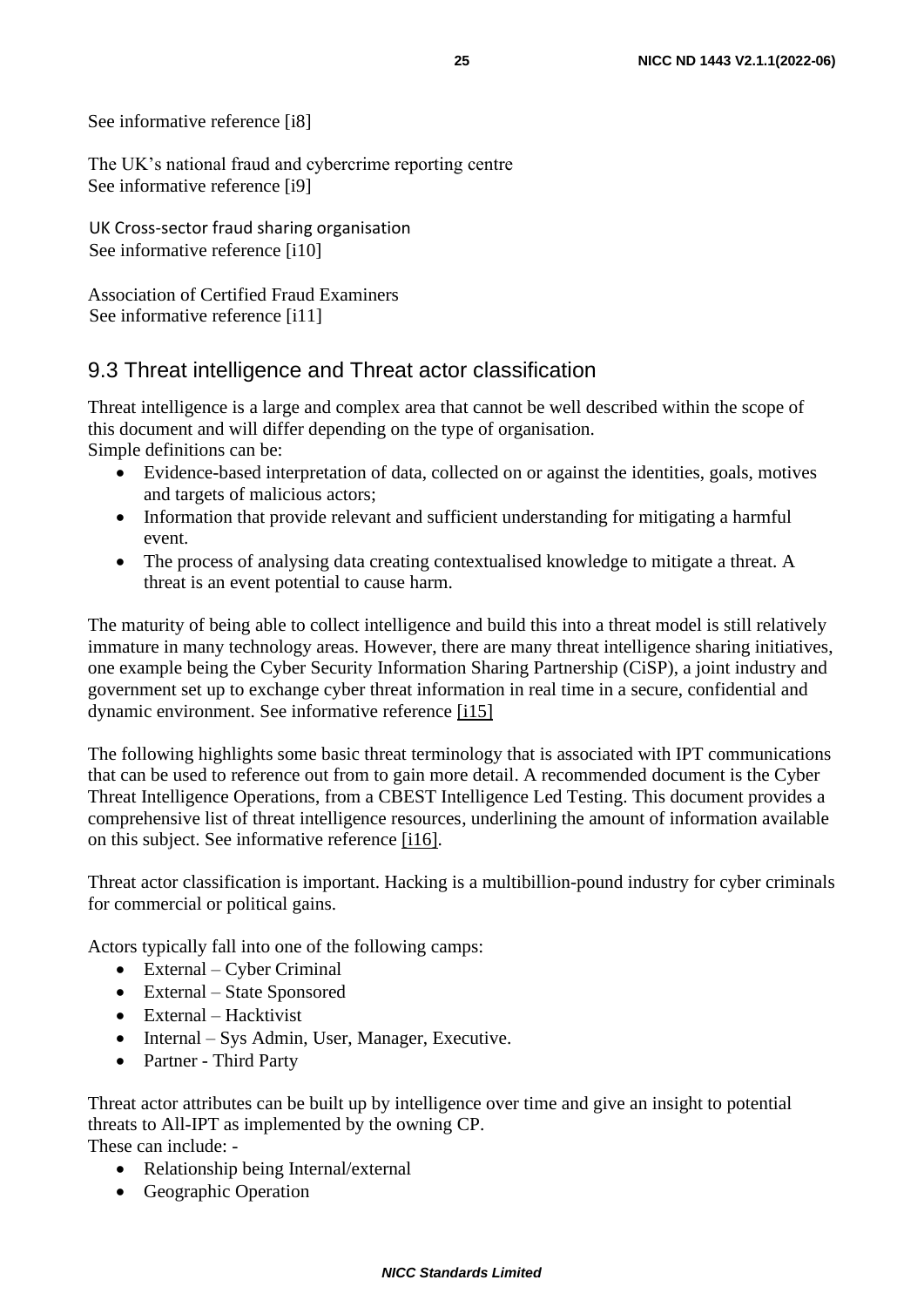- Objective
- Motive
- Intent
- Typical industry target
- Tools and methods of attack
- Asset types typically targeted

Incidents will have at least one and usually more actions instigated by a threat actor. These typically fall into the following categories:

- Social Engineering- people hacking
- Misconfiguration errors, malfunctions, omissions
- Hacking unauthorised access
- Misuse None approved actions
- Malware Malicious scripts or code

Typical asset types being targeted

- Physical devices and locations
- Technical infrastructure
- Business applications
- Data / information
- People

#### 9.4 Vulnerability Management

Vulnerability management assessment is essential in risk reduction. All devices **should** be subject to review and if vulnerabilities are found they **should** be recorded and prioritised for remediation. Suitable tools **should** be used to probe for vulnerabilities open ports, etc. These tools **should** be run in normal design/test validation or with periodic (including penetration) testing.

In life systems **should** be scanned to ensure compliance and highlight misconfiguration or the insertion of unauthorised code. This **should** be reviewed frequently, and controls put in place to mitigate risk whilst change management requests flow through to remediating the vulnerabilities with patching or new code releases.

Any vulnerabilities that are not able to be addressed in the short term **should** be signed off as a risk by the system/platform owner to ensure accountability for risk in the organisation is managed. This can sometimes be the result of suppliers not having been able to fix the code for technical or commercial reasons.

Note: It is important to validate that suppliers can adequately manage vulnerabilities. These suppliers should deliver security patches and software updates that align with timeframes within the organisation's vulnerability management processes. This can be problematic if not robustly managed.

### 9.5 Understand IPT assets

Every organisation **should** have an asset register, which is a fundamental enabler to protecting those assets. If assets are not known about, they cannot be monitored and protected.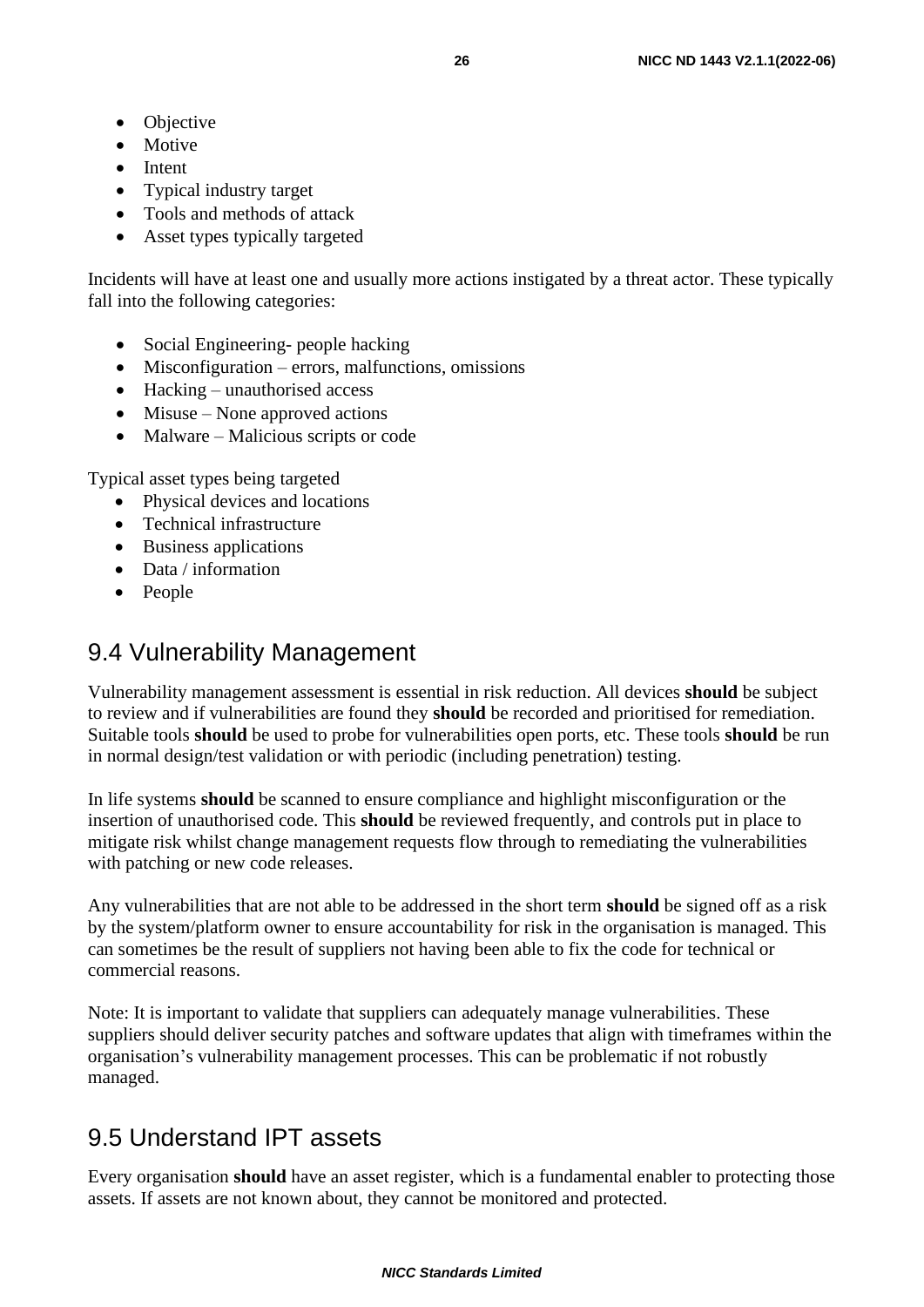Typical information recorded about an asset: -

- Asset ID
- Asset Description
- Ownership
- Location
- Categorisation (Low, Medium, High). Impact assessment against Confidentiality, Integrity and Availability (CIA).

Beyond this, there **should** also be a view on what assets are critical. It could be the case that some assets are shared between different platform solutions.

Having a robust inventory will ensure proactive measures are applied to all required assets and incident management will understand the assets they could respond to.

### 9.6 Business Impacts

The business impacts of cyber threat to All-IPT can be wide ranging from reputational damage through financial regulatory and legal impacts.

For financial impact typical areas of consideration would be: -

- Revenue loss resulting from down time.
- Staff required for post incident analysis.
- Infrastructure damage and the cost to implement new controls.
- Regulatory fines.
- Legal costs.
- Compensation costs.
- Loss of customer base.

Business impacts are typically indicated by threat modelling, this maps out the typical threats, the likelihood and impact based on previous experience or industry indicators.

### 9.7 Controls and organisational structure

Given the potential impact there is a compelling case for security to be embedded in all product development and design activities right through to deployment and in life operations.

#### 9.7.1 Typical controls

Controls are used to mitigate impact of damaging system and network attacks. These controls are reviewed and tailored over time where their effectiveness can be assessed providing heighted maturity.

Some typical controls are shown below: -

- Hardware asset register.
- Software asset register.
- Hardening policies.
- Malware protection.
- Vulnerability assessments.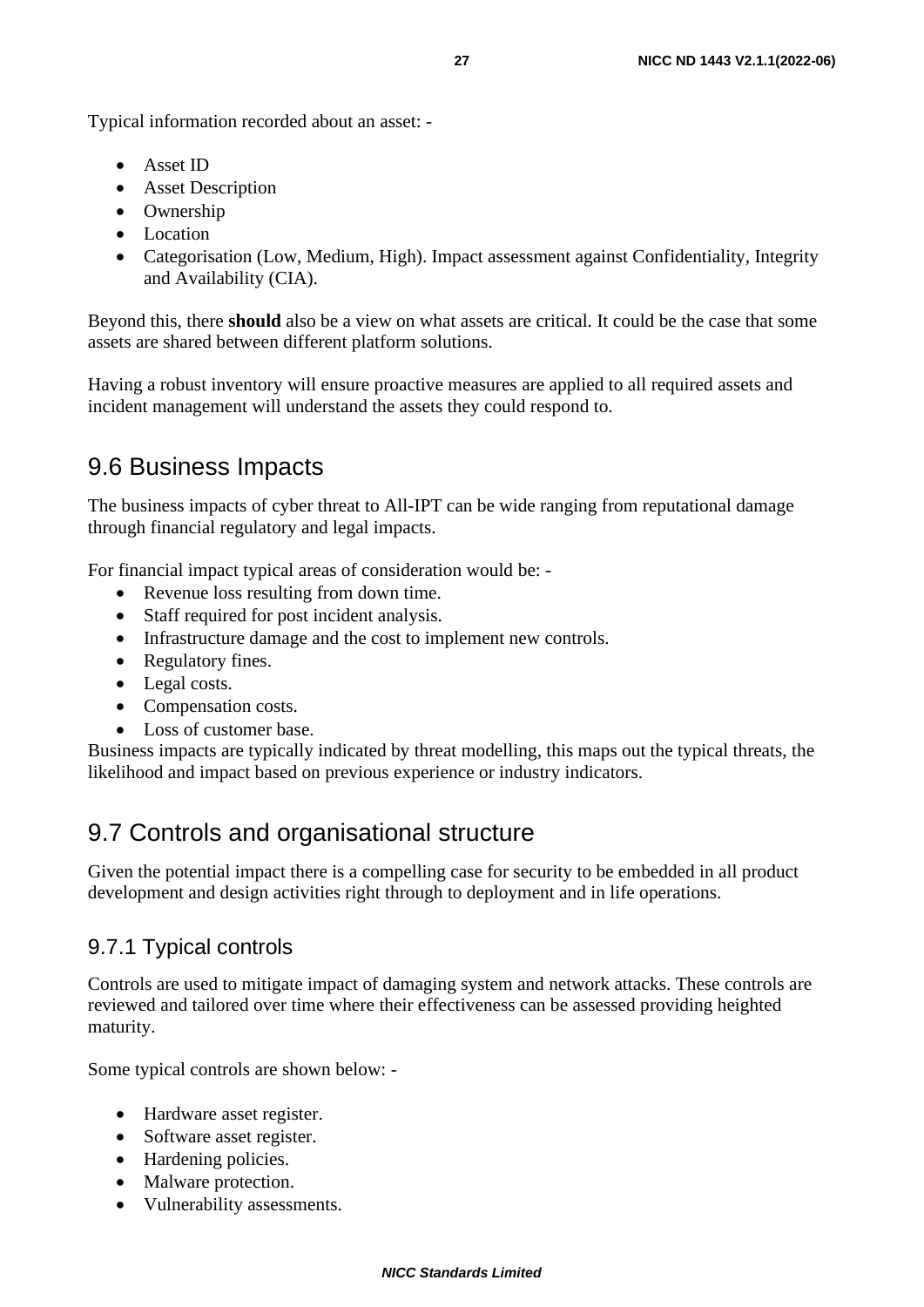- Secure software development.
- Red Team exercises.
- Vendor conformance quality gates.
- Design test and conformance quality gates.
- Incident management.
- Business Continuity plans.
- Data Protection (Privacy by Design).
- User assess management.
- Proactive monitoring tools.
- Perimeter defences.
- Configuration management and validation.
- Data backup and recovery.
- Malware defences.
- Training and awareness.

#### 9.7.2 Security Event Management

Often abbreviated to SIEM or Security Information and Event management. It usually integrates several technologies together to provide a holistic security view of the Platform. Examples of these could be events, alarms or logs generated from equipment as well as validation of correct configuration and live vulnerability scans. The aim of the event management is to provide centralised security event management where the alerting and other inputs are correlated. This allows operational teams to gain a dashboard view often in real time to make informed decisions and take corrective actions when appropriate. This helps to address managing a multitude of different technologies being bolted together that make up a service.

#### 9.7.3 Change Control

The ability to assess the impact of changes and revision control to the platform is paramount. Often changes will need to be tested in a model environment to confirm compliance and maturity. It is also important that changes are fully understood and recorded, particularly when configuration changes are made.

Typical change control areas are: -

- New Hardware.
- New Software.
- New features.
- Capacity upgrades.
- Patching.
- Hardening.
- Reconfiguration.

Making sure that the platform can maintain control of all changes and these are, documented and approved will reduce risk. A change management process allows this to be done formally.

#### 9.7.4 Root Cause Analysis

It is important to look at the cause of an event rather than just the symptoms. In a busy Operational environment this may not always be easy to achieve but it should be the objective rather than a

#### *NICC Standards Limited*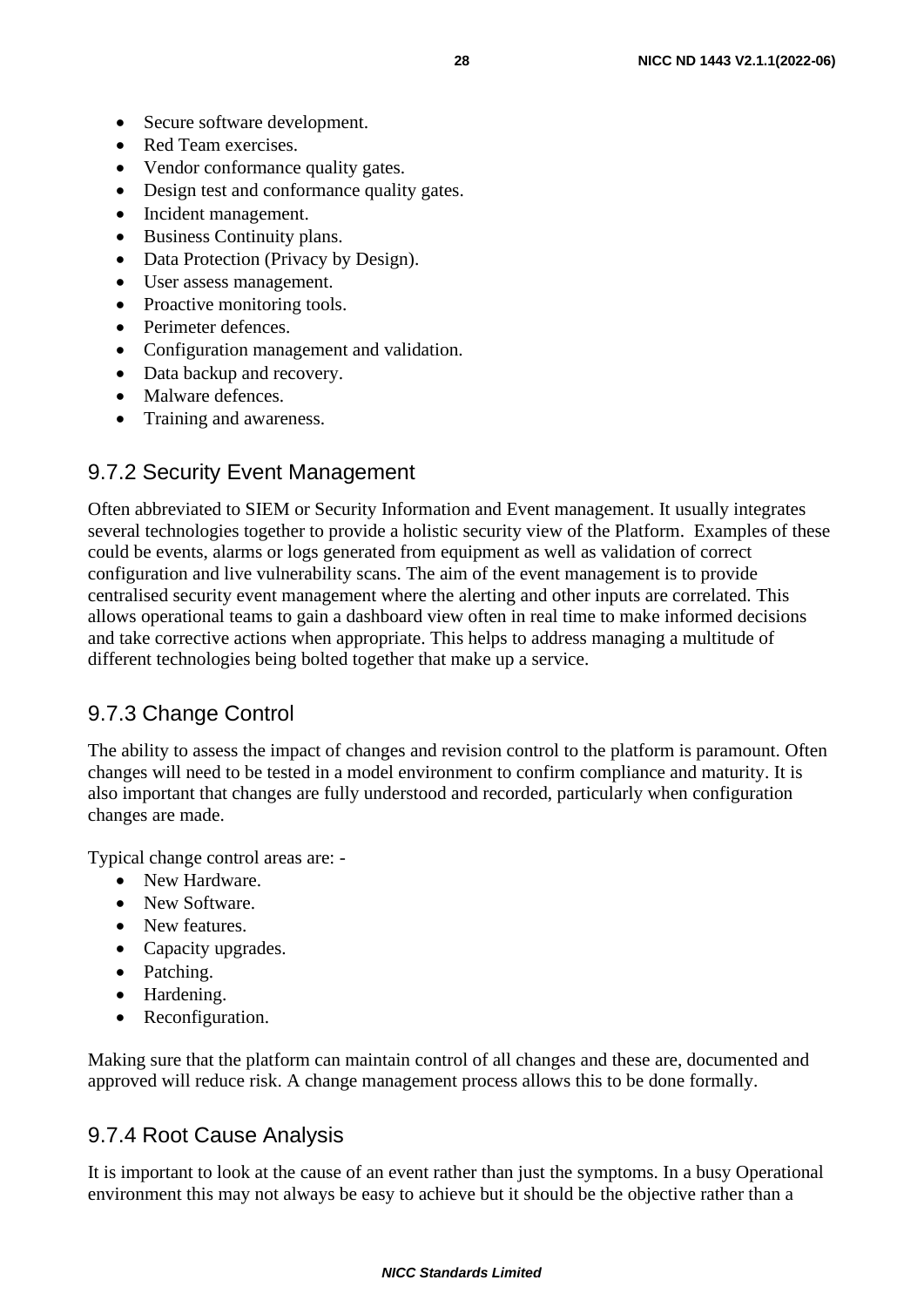short-term fix. More often this requires reaching out to other experts be that in the design and development space or the supplier. Organisations are likely to have a test environment where they can attempt to recreate a failure scenario. This can sometimes be time consuming and resource hungry but that needs to be balanced against the potential impact of another failure and the risk associated with that failure.

#### 9.8 Response and Escalation

Security and business departments **should** be able to coordinate efforts and have a Security Response Plan (SRP) providing a methodical approach.

A good resource is NIS guidance collection on the EU directive on the security of Networks and Information Systems (known as the NIS Directive).

Around managing cyber security incidents and oversee the application of the Directive. This includes a National Cyber Security Strategy, a Computer Security Incident Response Team (CSIRT), and a national NIS competent authority, or competent authorities. See Informative reference [i2].

#### 9.9 Security Operations Centre SOC

The Security Operations Centre (SOC)

Key aims as taken from the NCSC website: -

- To detect and respond to threats, keeping the information held on systems and networks secure
- To increase resilience by learning about the changing threat landscape (both malicious and non-malicious, internal and external)
- To identify and address negligent or criminal behaviours
- To derive business intelligence about user behaviours in order to shape and prioritise the development of technologies.
- Depending on the nature of an organisation the choice is either to resource a SOC internally or reach out to a third party to implement the use as well as improvements to the security capabilities as the Platform evolves.
- There would also be the opportunity to raise defects that could be reviewed tracked and updated and aligned with findings raised within the test phases which could be reviewed periodically.

Change management plays a pivotal role on maintaining the integrity of the live Platform and robustly policing updates and the associated impacts throughout the Platform life.

When products are retired as end of sale, there **should** be contractual agreement between the organisation and the suppliers to ensure that high risk vulnerabilities can still be remediated and at what point this will no longer be possible. This is crucial to ensure that the Platform assurance levels are maintained and allows the Platform owners to plan for new technology to intercept key milestones.

#### 9.10 Privacy

As taken from the Information Commissioners Office (ICO).

#### *NICC Standards Limited*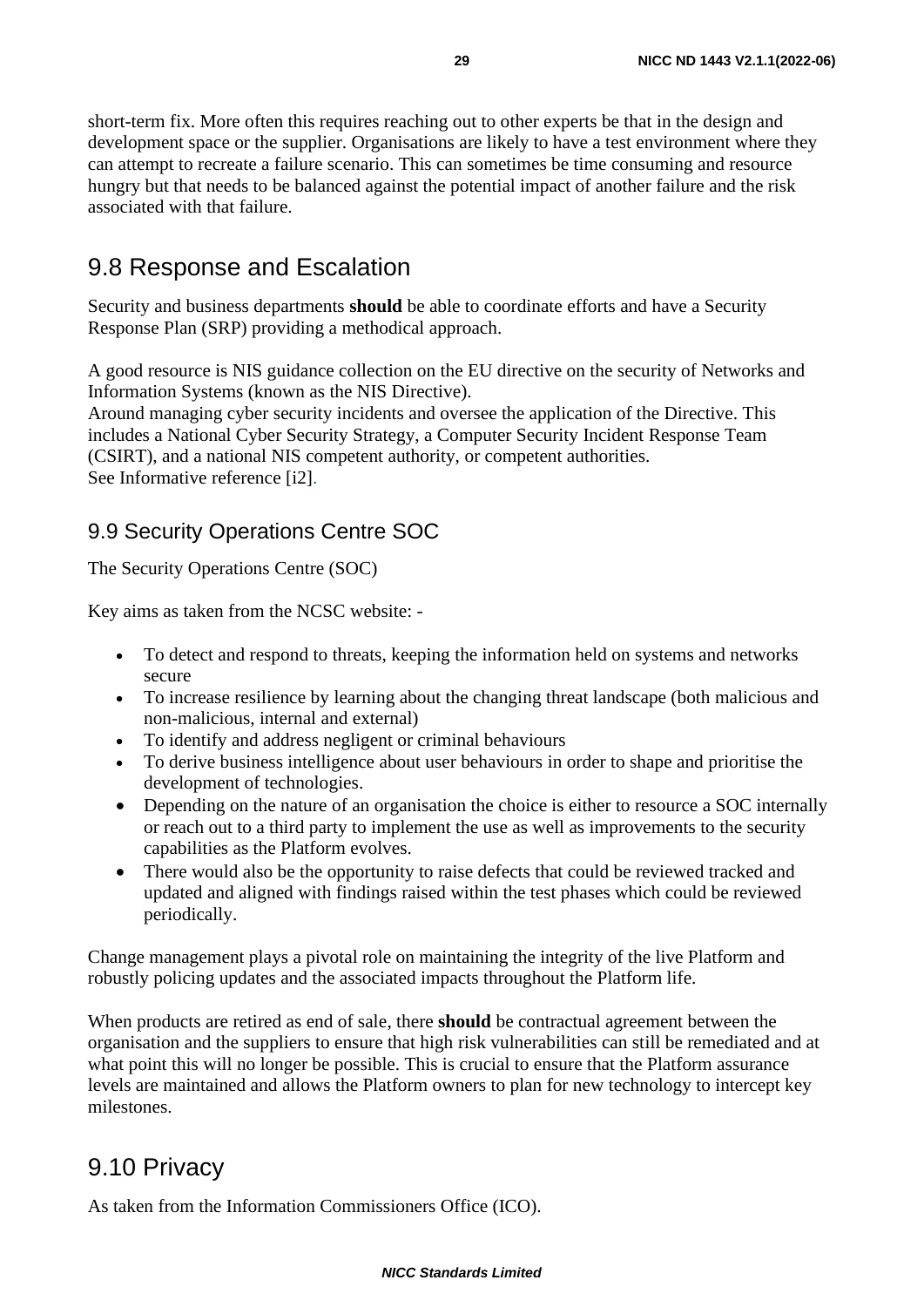Privacy by Design is an approach to projects that promotes privacy and data protection compliance from the start. Unfortunately, these issues are often bolted on as an after-thought or ignored altogether.

Privacy by Design is and by Default is a requirement of the General Data Protection Regulation and for high risk processing the ICO requires that a Privacy Impact Assessment is conducted. In certain circumstances if the data is particularly sensitive or high risk there may be a requirement to go to the Regulator in advance to discuss the purposes for processing. The ICO encourages organisations to ensure that privacy and data protection is a key consideration in the early stages of any project, and the throughout its lifecycle.

Taking a privacy by design approach is an essential tool in minimising privacy risks and building trust. Designing projects, processes, products or systems with privacy in mind at the outset can lead to significant benefits.

More detail on Privacy by Design can be obtained from the Information Commissioners Office. See Informative reference [i4].

In general terms the GDPR requires an organisation to do the following;

- Process personal information fairly and in accordance with applicable laws;
- Tell people (either directly or in our policies or notices) about how we will use their personal information;
- Only collect personal information when we need it for legitimate purposes, or legal reasons;
- Ensure that personal information is adequate, relevant and limited to what is necessary for the purpose for which we collect it;
- Kept accurate and up to date;
- Not keep personal information for longer than we need to;
- Keep personal information secure, and limit the people who can access it;
- Ensure that people know how to access their personal information and exercise their rights in relation to it;
- Ensure that any third parties we share personal information with take appropriate steps to protect it;
- Help our business customers to comply with any legal obligations they have in connection with any personal information that we process on their behalf.

More detail on Privacy by Design can be obtained from the Information Commissioners Office. See Informative reference [i5].

More information on Data protection including detail on conducting Data Protection Impact Assessments can be obtained from the Information Commissioners Office